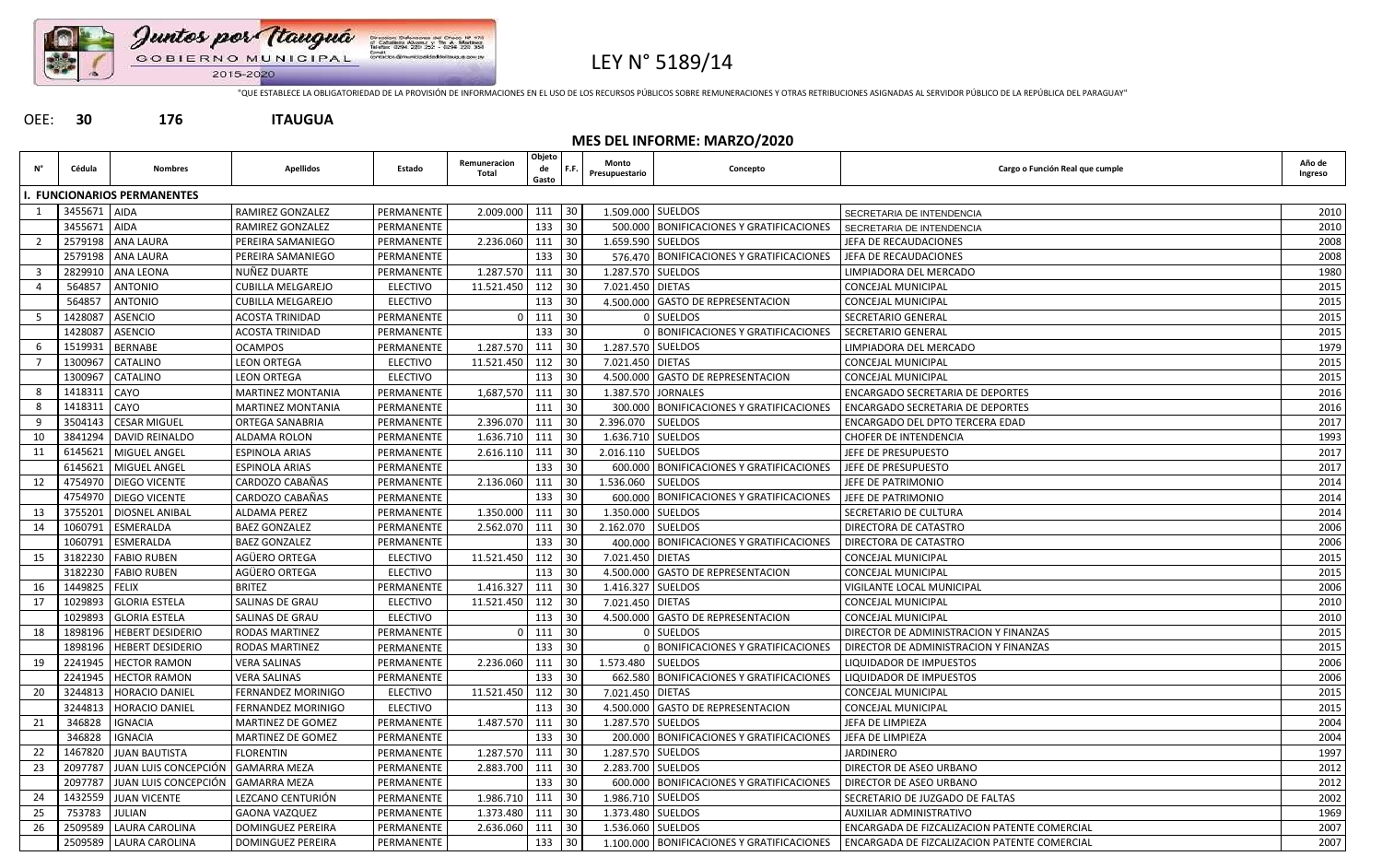| -27 | 650587        | LOURDES JACQUELINE       | <b>VILLALBA REGUNEGA</b> | PERMANENTE      | 4.062.070 111 30 |          |    | 2.462.070 SUELDOS |                                              | <b>DIRECTORA DE CULTURA</b>                        | 2006 |
|-----|---------------|--------------------------|--------------------------|-----------------|------------------|----------|----|-------------------|----------------------------------------------|----------------------------------------------------|------|
|     | 650587        | LOURDES JACQUELINE       | VILLALBA REGUNEGA        | PERMANENTE      |                  | 133      | 30 |                   | 1.600.000 BONIFICACIONES Y GRATIFICACIONES   | DIRECTORA DE CULTURA                               | 2006 |
| 28  | 367477        | <b>LUCIANO</b>           | <b>CABRERA PALACIOS</b>  | <b>ELECTIVO</b> | 11.521.450       | 112      | 30 | 7.021.450 DIETAS  |                                              | <b>CONCEJAL MUNICIPAL</b>                          | 2015 |
|     | 367477        | LUCIANO                  | <b>CABRERA PALACIOS</b>  | <b>ELECTIVO</b> |                  | 113      | 30 |                   | 4.500.000 GASTO DE REPRESENTACION            | CONCEJAL MUNICIPAL                                 | 2015 |
| 29  | 4328779       | LUCIANO                  | SALINAS JARA             | ELECTIVO        | 11.521.450 112   |          | 30 | 7.021.450 DIETAS  |                                              | CONCEJAL MUNICIPAL                                 | 2015 |
|     | 4328779       | LUCIANO                  | SALINAS JARA             | <b>ELECTIVO</b> |                  | 113      | 30 |                   | 4.500.000 GASTO DE REPRESENTACION            | CONCEJAL MUNICIPAL                                 | 2015 |
| 30  | 2103146       | <b>LUIS ALBERTO</b>      | <b>ALVAREZ ISASI</b>     | PERMANENTE      | 3.662.070 111    |          | 30 | 2.162.070 SUELDOS |                                              | <b>ENCARGADO DE DOC</b>                            | 2006 |
|     | 2103146       | <b>LUIS ALBERTO</b>      | <b>ALVAREZ ISASI</b>     | PERMANENTE      |                  | 133      | 30 |                   | 1.500.000 BONIFICACIONES Y GRATIFICACIONES   | <b>ENCARGADO DE DOC</b>                            | 2006 |
| 31  | 1551213       | LUIS GONZAGA             | <b>TORRES ALFONSO</b>    | PERMANENTE      | 2.362.070        | 111      | 30 | 2.162.070 SUELDOS |                                              | <b>AUXILIAR DE TRANSITO</b>                        | 2007 |
|     |               | 1551213 LUIS GONZAGA     | <b>TORRES ALFONSO</b>    | PERMANENTE      |                  | 133      | 30 |                   | 200.000 BONIFICACIONES Y GRATIFICACIONES     | <b>AUXILIAR DE TRANSITO</b>                        | 2007 |
| 32  | 3718511       | MARIO GUSTAVO            | ORTIZ BOGARIN            | <b>ELECTIVO</b> | 11.521.450       | 112      | 30 | 7.021.450 DIETAS  |                                              | CONCEJAL MUNICIPAL                                 | 2015 |
|     |               | 3718511   MARIO GUSTAVO  | ORTIZ BOGARIN            | ELECTIVO        |                  | 113      | 30 |                   | 4.500.000 GASTO DE REPRESENTACION            | CONCEJAL MUNICIPAL                                 | 2015 |
| -33 | 1769540       | MIGUEL ANGEL             | <b>MEZA ACOSTA</b>       | <b>ELECTIVO</b> | 13.751.100       | 112      | 30 | 5.183.100 DIETAS  |                                              | INTENDENTE MUNICIPAL 2015/2020                     | 2015 |
|     |               | 1769540   MIGUEL ANGEL   | <b>MEZA ACOSTA</b>       | <b>ELECTIVO</b> |                  | 133      | 30 |                   | 4.000.000 BONIFICACIONES Y GRATIFICACIONES   | INTENDENTE MUNICIPAL 2015/2020                     | 2015 |
|     | 1769540       | MIGUEL ANGEL             | <b>MEZA ACOSTA</b>       | <b>ELECTIVO</b> |                  | 113      | 30 |                   | 4.568.000 GASTO DE REPRESENTACION            | INTENDENTE MUNICIPAL 2015/2020                     | 2015 |
| 34  | 1291426       | <b>MIRIAN VIOLETA</b>    | SALINAS SOSA             | <b>ELECTIVO</b> | 11.521.450       | 112      | 30 | 7.021.450 DIETAS  |                                              | CONCEJAL MUNICIPAL                                 | 2010 |
|     | 1291426       | <b>MIRIAN VIOLETA</b>    | <b>SALINAS SOSA</b>      | <b>ELECTIVO</b> |                  | 113      | 30 |                   | 4.500.000 GASTO DE REPRESENTACION            | CONCEJAL MUNICIPAL                                 | 2010 |
| 35  | 6616571       | MIRNA ELIZABETH          | RODAS ALCARAZ            | PERMANENTE      | 1.400.370        | 111      | 30 | 1.400.370         | <b>SUELDOS</b>                               | SECRETARIA DE DIRECCION DE SALUBRIDAD E HIGIENE    | 2014 |
| -36 | 5401266       | NOELIA TERESITA          | SANTACRUZ BOGARIN        | PERMANENTE      | 1.790.000        | 111      | 30 | 1.390.000         | <b>SUELDOS</b>                               | SECRETARIA DE LA DIRECCION DE RECURSOS HUMANOS     | 2014 |
|     | 5401266       | NOELIA TERESITA          | SANTACRUZ BOGARIN        | PERMANENTE      |                  | 133      | 30 |                   | 400.000 BONIFICACIONES Y GRATIFICACIONES     | SECRETARIA DE LA DIRECCION DE RECURSOS HUMANOS     | 2014 |
| 37  | 3994625       | <b>NORMA BEATRIZ</b>     | NUÑEZ SALDIVAR           | PERMANENTE      | 1.500.000        | 111      | 30 | 1.500.000         | <b>SUELDOS</b>                               | SECRETARIA DE DIRECCION DE SALUBRIDAD E HIGIENE    | 2016 |
| 38  | 1738363       | ODULIO                   | OJEDA GIMENEZ            | PERMANENTE      | 1.375.777        | 111      | 30 | 1.375.777 SUELDOS |                                              | SERENO DEPARTAMENTO OPERATIVO DE TRANSITO          | 2007 |
| 39  | 1527261       | <b>OSCAR ESTANISLAO</b>  | <b>GONZALEZ VERA</b>     | PERMANENTE      | 6.000.000        | 111      | 30 | 3.793.700 SUELDOS |                                              | <b>SECRETARIO GENERAL</b>                          | 1997 |
| 39  | 1527261       | <b>OSCAR ESTANISLAO</b>  | <b>GONZALEZ VERA</b>     | PERMANENTE      |                  | 111      | 30 |                   | 2.206.300 BONIFICACIONES Y GRATIFICACIONES   | <b>SECRETARIO GENERAL</b>                          | 1997 |
| 40  | 1173239       | <b>RAMON</b>             | <b>CARBALLO BRITEZ</b>   | PERMANENTE      |                  | 111      | 30 |                   | 0 SUELDOS                                    | SERENO MUNICIPAL                                   | 2017 |
| 41  | 1261454       | <b>RAMON</b>             | CARDOZO CAMPUZANO        | <b>ELECTIVO</b> | 11.521.450       | 112      | 30 | 7.021.450 DIETAS  |                                              | CONCEJAL MUNICIPAL                                 | 2010 |
|     | 1261454       | <b>RAMON</b>             | CARDOZO CAMPUZANO        | <b>ELECTIVO</b> |                  | 113      | 30 |                   | 4.500.000 GASTO DE REPRESENTACION            | CONCEJAL MUNICIPAL                                 | 2010 |
| 42  | 1111724       | <b>RAMONA</b>            | DURE CABAÑAS             | PERMANENTE      | 2.662.070        | 111      | 30 | 2.162.070 SUELDOS |                                              | ASESORA DIRECCION DE DIRECCION DE RECURSOS HUMANOS | 2002 |
|     |               | 1111724 RAMONA           | DURE CABAÑAS             | PERMANENTE      |                  | 133      | 30 |                   | 500.000   BONIFICACIONES Y GRATIFICACIONES   | ASESORA DIRECCION DE DIRECCION DE RECURSOS HUMANOS | 2002 |
| 43  | 1988591       | ROLANDO DAVID            | <b>GIMENEZ ESCURRA</b>   | PERMANENTE      | 2.761.960        | 111      | 30 | 2.761.960 SUELDOS |                                              | JUEZ DE FALTAS                                     | 2016 |
| 44  | 3545086       | <b>RUBEN ANTONIO</b>     | <b>MORINIGO ORREGO</b>   | PERMANENTE      | 3.012.070 111    |          | 30 | 2.662.070 SUELDOS |                                              | SECRETARIO GENERAL JUNTA MUNICIPAL                 | 2003 |
|     | 3545086       | <b>RUBEN ANTONIO</b>     | MORINIGO ORREGO          | PERMANENTE      |                  | 133      | 30 |                   | 350.000 BONIFICACIONES Y GRATIFICACIONES     | SECRETARIO GENERAL JUNTA MUNICIPAL                 | 2003 |
| 45  |               | 3335705 RUTH NATALIA     | RIVEROS RIQUELME         | PERMANENTE      | 1.959.000 111    |          | 30 | 1.959.000 SUELDOS |                                              | AUXILIAR ADMINISTRATIVO DE LA JUNTA MUNICIPAL      | 2010 |
| 46  |               | 4171300 SANDRA ELIZABETH | CABAÑAS GALEANO          | PERMANENTE      | 2.287.570 111 30 |          |    | 1.287.570 SUELDOS |                                              | DIRECTORA INTERINA DE RECURSOS HUMANOS             | 2008 |
| 46  |               | 4171300 SANDRA ELIZABETH | CABAÑAS GALEANO          | PERMANENTE      | $\Omega$         | $111$ 30 |    |                   | 1.000.000 BONIFICACIONES Y GRATIFICACIONES   | DIRECTORA INTERINA DE RECURSOS HUMANOS             | 2008 |
| 47  | 1990586 TOMAS |                          | <b>RUIZ ROA</b>          | PERMANENTE      | 1.337.570 111    |          | 30 | 1.337.570 SUELDOS |                                              | INSPECTOR DE MATADERÍA                             | 2007 |
| 48  | 1092187       | <b>TOMAS ANTONIO</b>     | MORINIGO GUERRERO        | <b>ELECTIVO</b> | 11.521.450 112   |          | 30 | 7.021.450 DIETAS  |                                              | <b>CONCEJAL MUNICIPAL</b>                          | 2015 |
|     |               | 1092187   TOMAS ANTONIO  | MORINIGO GUERRERO        | <b>ELECTIVO</b> |                  | 113 30   |    |                   | 4.500.000 GASTO DE REPRESENTACION            | CONCEJAL MUNICIPAL                                 | 2015 |
| 49  | 1450866       | <b>VICTORINO</b>         | ORTEGA                   | PERMANENTE      | 1.537.570 111    |          | 30 | 1.287.570 SUELDOS |                                              | <b>ENCARGADO DE DEPOSITO</b>                       | 1997 |
|     | 1450866       | <b>VICTORINO</b>         | ORTEGA                   | PERMANENTE      |                  | 133      | 30 |                   | 250.000 BONIFICACIONES Y GRATIFICACIONES     | ENCARGADO DE DEPOSITO                              | 1997 |
| 50  | 876164        | <b>WILFRIDO</b>          | DELGADO ROMERO           | <b>ELECTIVO</b> | 11.521.450       | 112      | 30 | 7.021.450 DIETAS  |                                              | <b>CONCEJAL MUNICIPAL</b>                          | 2010 |
|     | 876164        | <b>WILFRIDO</b>          | <b>DELGADO ROMERO</b>    | <b>ELECTIVO</b> |                  | 113      | 30 |                   | 4.500.000 GASTO DE REPRESENTACION            | CONCEJAL MUNICIPAL                                 | 2010 |
| 51  | 2918459 WILMA |                          | ACUÑA MIRANDA            | PERMANENTE      | 6.000.000        | 111      | 30 | 3.793.700 SUELDOS |                                              | DIRECTORA DE ADMINISTRACION Y FINANZAS             | 2007 |
|     | 2918459 WILMA |                          | ACUÑA MIRANDA            | PERMANENTE      |                  | 133      | 30 |                   | 2.206.300   BONIFICACIONES Y GRATIFICACIONES | DIRECTORA DE ADMINISTRACION Y FINANZAS             | 2007 |
|     |               |                          |                          |                 |                  |          |    | 232.230.934       |                                              |                                                    |      |

## **II. PERSONAL CONTRATADO**

1 5137103 ALCIDES EMMANUEL JARA RODRIGUEZ CONTRATADO 450.000 144 30 450.000 JORNALES AUXILIAR DE GUITARRA 2 6377875 ALDO ACOSTA VEGA CONTRATADO 1.500.000 144 30 1.500.000 JORNALES CHOFER DE CAMION VOLQUETE 2 3992582 JUAN ADALBERTO BENITEZ GONZALEZ (CONTRATADO 1.580.000 144 30 1.580.000 JORNALES INSPECTOR DE TRANSITO 2020 | 2020 3 4752712 ALDO ISAAC RODRIGUEZ ORTIZ CONTRATADO 1.580.000 144 30 1.580.000 JORNALES INSPECTOR DE TRANSITO 2018 4 1125750 ALFREDO MEDINA LOPEZ CONTRATADO 4.300.000 145 30 4.300.000 HONORARIOS PROFESIONALES ASESOR EXTERNO 5 1175896 AMADO FERNANDEZ SANABRIA CONTRATADO 1.160.000 144 30 1.160.000 JORNALES NOTIFICADOR DE DIRCCIÓN DE SALUBRIDAD E HIGIENE 2001 144 201 6 7368308 ANALIA NOEMI FERREIRA AGUILERA (CONTRATADO 800.000 144 30 800.000 JORNALES GUIA MUSEO PARROQUIAL VIRGEN DI 7 2301762 ANA ZUNILDA ARZAMENDIA BAEZ (CONTRATADO 250.000 144 30 250.000 JORNALES PROFESORA DE ZUMBA 2019 2019

|                        | 2018 |
|------------------------|------|
|                        | 2015 |
|                        | 2020 |
|                        | 2018 |
|                        | 2016 |
| <b>RIDAD E HIGIENE</b> | 2001 |
| EL ROSARIO             | 2016 |
|                        | 2019 |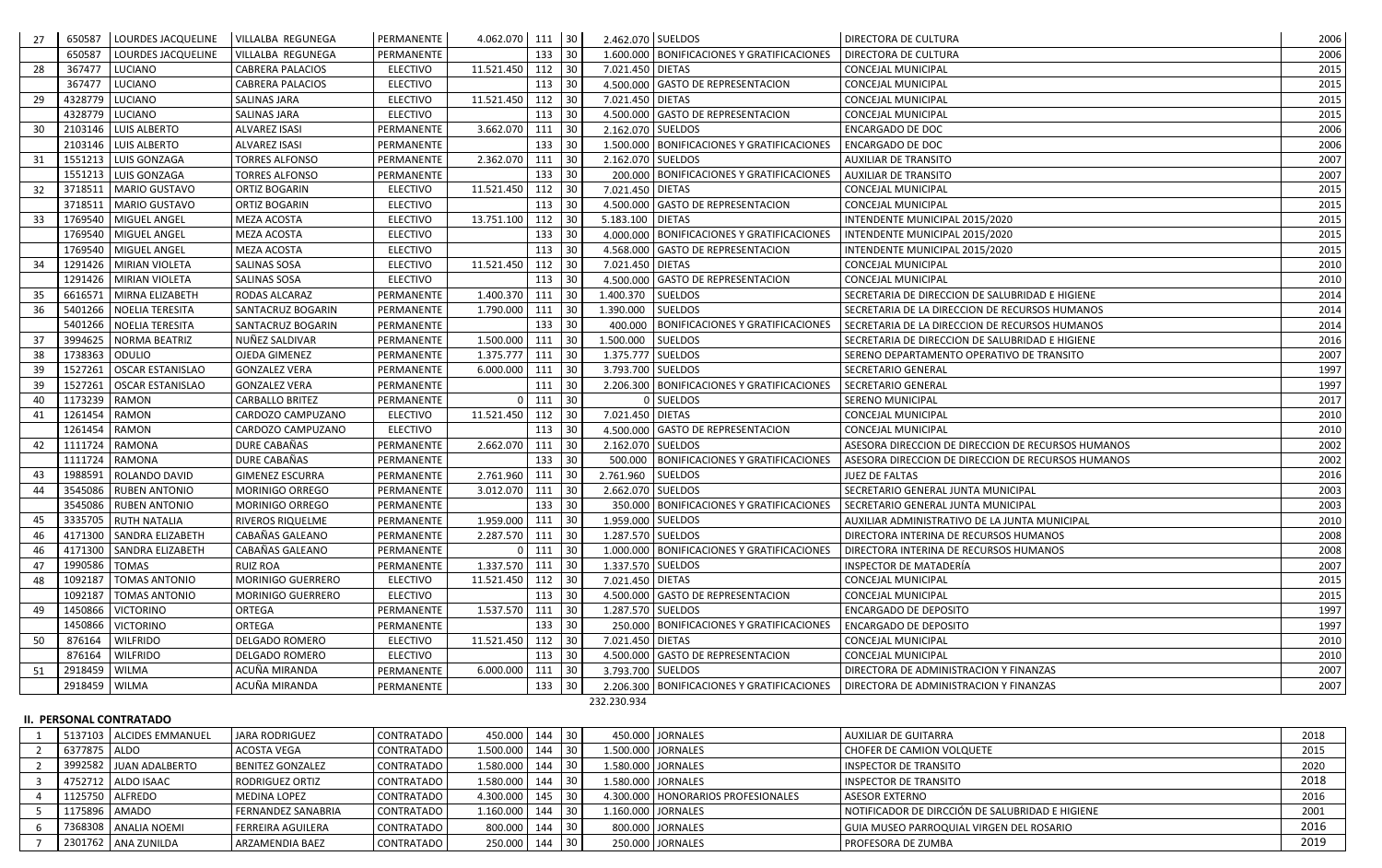|    | 1396710   ANDRES |                               | MANCUELLO                 | CONTRATADO        |                  | $0 \quad 144$ | 30  |                    | 0 JORNALES       | <b>ELECTRICISTA</b>                                                    | 2006 |
|----|------------------|-------------------------------|---------------------------|-------------------|------------------|---------------|-----|--------------------|------------------|------------------------------------------------------------------------|------|
| 9  | 3711339          | <b>ANDRES SABINO</b>          | ZORRILLA GAMARRA          | CONTRATADO        | 450.000          | 144           | 30  |                    | 450.000 JORNALES | PROFESOR DEL CENTRO COMUNITARIO DEL ARTE DE ALDAMA CAÑADA              | 2014 |
| 10 | 4845025          | <b>ANGEL RAMON</b>            | <b>RIVEROS</b>            | CONTRATADO        | 1.580.000        | 144           | 30  | 1.580.000 JORNALES |                  | <b>INSPECTOR DE TRANSITO</b>                                           | 2016 |
| 11 | 527457           | <b>ANTONIA</b>                | SERVIAN NEDINA            | <b>CONTRATADO</b> | 1.200.000        | 144           | 30  | 1.200.000 JORNALES |                  | COCINERA DE LA ESCUELA BÁSICA Nº 1019 ESPIRITU SANTO                   | 2017 |
| 12 |                  | 1425163   ANTONIO DEMETRIO    | <b>AGUILAR</b>            | <b>CONTRATADO</b> | 2.500.000        | 144           | 30  | 2.500.000 JORNALES |                  | ENCARGADO DE MANTENIMIENTO VIAL                                        | 2015 |
| 13 | 1995142          | ANUNCIO                       | <b>FERREIRA SALINAS</b>   | CONTRATADO        | 1.500.000        | 144           | 30  | 1.500.000 JORNALES |                  | ENCARGADO DEL CEMENTERIO                                               | 2006 |
| 14 | 2547295          | ARMINDA                       | <b>ACOSTA RIVEROS</b>     | CONTRATADO        | 1.625.000        | 144           | 30  | 1.625.000 JORNALES |                  | PERSONAL DE LA CUARILLA MUNICIPAL                                      | 2012 |
| 14 | 4335010          | <b>ALDO ISAIAS</b>            | ONSFRAN CABAÑAS           | <b>CONTRATADO</b> | 1.625.000        | 144           | 30  | 1.625.000 JORNALES |                  | PERSONAL DE LA CUARILLA MUNICIPAL                                      | 2020 |
| 14 | 3671486          | <b>NORMA</b>                  | SANGUINA GAONA            | CONTRATADO        | 1.625.000        | 144           | 30  | 1.625.000 JORNALES |                  | PERSONAL DE LA CUARILLA MUNICIPAL                                      | 2020 |
| 15 | 5001401          | <b>ARNALDO ADRIAN</b>         | <b>ALMIRON BENITEZ</b>    | CONTRATADO        | 1.580.000        | 144           | 30  | 1.580.000 JORNALES |                  | POLICIA DE TRANSITO                                                    | 2019 |
| 16 | 3019326          | ARNALDO CRISTINO              | DIAZ BOBADILLA            | CONTRATADO        | 1.580.000        | 144           | 30  | 1.580.000 JORNALES |                  | <b>INSPECTOR DE TRANSITO</b>                                           | 2015 |
| 16 | 5027815          | <b>MARCELO RAMON</b>          | <b>BENITEZ FERNANDEZ</b>  | CONTRATADO        | 1.580.000        | 144           | 30  | 1.580.000 JORNALES |                  | <b>INSPECTOR DE TRANSITO</b>                                           | 2020 |
| 17 | 2093968          | <b>ATANASIO</b>               | <b>GONZALEZ RUIZ DIAZ</b> | CONTRATADO        | 1.420.000        | 144           | 30  | 1.420.000 JORNALES |                  | VIGILANTE DEL CENTRO CULTURAL                                          | 2006 |
| 18 | 1723069          | <b>AUGUSTO SABINO</b>         | <b>BAEZ</b>               | <b>CONTRATADO</b> | 1.625.000        | 144           | 30  | 1.625.000 JORNALES |                  | PERSONAL DE LA CUADRILLA MUNICIPAL                                     | 2017 |
| 19 | 1630337          | <b>AURELIA</b>                | <b>LOPEZ</b>              | CONTRATADO        | 1.625.000        | 144           | 30  | 1.625.000 JORNALES |                  | PERSONAL DE LA CUARILLA MUNICIPAL                                      | 2008 |
| 19 | 4470545          | <b>ALEXIS</b>                 | <b>ACOSTA LOPEZ</b>       | CONTRATADO        | 1.200.000        | 144           | 30  | 1.200.000 JORNALES |                  | <b>AUXILIAR UOC</b>                                                    | 2020 |
| 20 | 2166986          | <b>BERNARDINO</b>             | CANDIA                    | CONTRATADO        | 1.625.000        | 144           | 30  | 1.625.000 JORNALES |                  | PERSONAL DE LA CUARILLA MUNICIPAL                                      | 2001 |
| 21 |                  | 2387158   BERNARDINO          | OJEDA                     | CONTRATADO        | 1.388.800        | 144           | 30  | 1.388.800 JORNALES |                  | VIGILANTE DEL CENTRO CULTURAL                                          | 2001 |
| 22 |                  | 3426496 BLANCA CELINA         | <b>FLEITAS DE GAONA</b>   | CONTRATADO        | 1.350.000        | 144           | 30  | 1.350.000 JORNALES |                  | COCINERA ESCUELA CONCEPCION LEYES DE CHAVEZ                            | 2014 |
| 23 |                  | 4672918   BLANCA JUSTINA      | LOPEZ DE SANTACRUZ        | CONTRATADO        | 2.000.000        | 144           | 30  | 2.000.000 JORNALES |                  | ENCARGADA DE LA SECRETARIA DE LA MUJER                                 | 2016 |
| 24 | 5784480          | <b>BLAS HERMINIO</b>          | CARDOZO AMARILLA          | CONTRATADO        | 1.800.000        | 144           | 30  | 1.800.000 JORNALES |                  | AUXILIAR DEPARTAMENTO DE TRANSITO                                      | 2013 |
| 25 | 5379991          | <b>BRUNA YGNACIA</b>          | <b>VEGA</b>               | <b>CONTRATADO</b> |                  | 144           | 30  |                    | <b>JORNALES</b>  | PROFESOR DEL CENTRO COMUNITARIO DE ALDAMA CAÑADA                       | 2010 |
| 26 | 2217811          | <b>CARLOS</b>                 | ALFONSO CACERES           | CONTRATADO        | 1.625.000        | 144           | 30  | 1.625.000 JORNALES |                  | PERSONAL DE LA CUARILLA MUNICIPAL                                      | 2010 |
| 27 | 1810981          | <b>CARLOS ALBERTO</b>         | <b>ESPINOLA</b>           | CONTRATADO        | 1.460.000        | 144           | 30  | 1.460.000 JORNALES |                  | SERENO CICLOVIA MUNICIPAL                                              | 2006 |
| 28 | 7020470          | <b>CARLOS ALBERTO</b>         | MUÑOZ GALARZA             | <b>CONTRATADO</b> | 1.625.000        | 144           | 30  | 1.625.000 JORNALES |                  | PERSONAL DE LIMPIEZA                                                   | 2019 |
| 29 | 4866426          | <b>CARLOS ALCIDES</b>         | <b>ECHEVERRIA CACERES</b> | <b>CONTRATADO</b> | 500.000          | 144           | 30  |                    | 500.000 JORNALES | GESTION COMUNICACIONAL GRAFICA DPTO DE CULTURA                         | 2018 |
| 30 | 4947780          | <b>CARLOS AUGUSTO</b>         | <b>ROMERO GAMARRA</b>     | CONTRATADO        | 1.500.000        | 144           | 30  | 1.500.000 JORNALES |                  | CHOFER DIRECCION DE ADMINISTRACIÓN                                     | 2012 |
| 31 |                  | 1230922   CARLOS EDUARDO      | <b>RIVEROS OTERO</b>      | CONTRATADO        | 1.500.000        | 144           | 30  | 1.500.000 JORNALES |                  | <b>ENCARGADO DE OFICINA DE ACCESO A INFORMACIONES PUBLICAS</b>         | 2010 |
| 32 | 1257725          | <b>CARLOS RUBÉN</b>           | <b>RIVEROS</b>            | CONTRATADO        | 1.625.000        | 144           | 30  | 1.625.000 JORNALES |                  | PERSONAL DE LA CUARILLA MUNICIPAL                                      | 2006 |
| 33 | 2342498          | <b>CARLOS UBALDO</b>          | SALINAS SOSA              | <b>CONTRATADO</b> | 1.000.000        | 144           | 30  | 1.000.000 JORNALES |                  | <b>SERENO JUNTA MUNICIPAL</b>                                          | 2006 |
| 34 | 4694597          | <b>CARMEN DIANA</b>           | SERVIAN CENTURION         | CONTRATADO        | 1.180.000        | 144           | 30  | 1.180.000 JORNALES |                  | SECRETARIA ASESORIA JURIDICA                                           | 2006 |
| 35 | 4689541          | <b>CATALINA</b>               | <b>FLEITAS PRESENTADO</b> | CONTRATADO        | 1.200.000        | 144           | 30  | 1.200.000 JORNALES |                  | AYUDANTE DE COCINA ESCUELA JUKYRYMI                                    | 2016 |
| 36 | 5540564          | <b>CELINA MARIA</b>           | LEGUIZAMÓN CAMPUZAMO      | <b>CONTRATADO</b> | 400.000          | 144           | 30  |                    | 400.000 JORNALES | PROFESORA AUXILIAR DEL CENTRO COMUNITARIO MUNICIPAL DE ARTE DE YVYRATY | 2018 |
| 37 | 2316677 CELSO    |                               | DIAZ FLORENTÍN            | CONTRATADO        | 1.625.000 144 30 |               |     | 1.625.000 JORNALES |                  | PERSONAL DELA CUADRILLA MUNICIPAL                                      | 2017 |
| 38 |                  | 5631461 CESAR FIDEL           | <b>GONZALEZ GONZALEZ</b>  | CONTRATADO        | 1.000.000 144    |               | 30  | 1.000.000 JORNALES |                  | ORDENANZA DE LA JUNTA MUNICIPAL                                        | 2016 |
| 39 |                  | 4993881   CESAR JESUS DAVID   | <b>OJEDA MARTINEZ</b>     | CONTRATADO        | 1.580.000 144    |               | 30  | 1.580.000          | <b>JORNALES</b>  | <b>AGENTE MUNICIPAL DE TRANSITO</b>                                    | 2017 |
| 40 |                  | 2046148   CHISTIAN BIENVENIDO | <b>CANTERO NUNEZ</b>      | CONTRATADO        | 1.780.000 144    |               | 30  | 1.780.000 JORNALES |                  | <b>INSPECTOR DE TRANSITO</b>                                           | 2016 |
|    |                  | 1129825 CLAUDELINA            |                           |                   |                  |               | 30  | 1.200.000 JORNALES |                  |                                                                        |      |
| 41 |                  |                               | ROJAS DE RIVEROS          | CONTRATADO        | 1.200.000 144    |               | -30 |                    |                  | COCINERA DE LA ESCUELA PROF. ESTANISLAO ESPINOLA                       | 2014 |
| 42 |                  | 5615895 CRISTHIAN ADOLFO      | MARIQUE                   | CONTRATADO        | 1.625.000 144    |               |     | 1.625.000 JORNALES |                  | PERSONAL DE LA CUADRILLA MUNICIPAL                                     | 2017 |
| 43 | 2098056          | <b>CRISTHIAN MILCIADES</b>    | <b>OLMEDO GAONA</b>       | <b>CONTRATADO</b> | 1.456.000 144    |               | 30  | 1.456.000 JORNALES |                  | SERENO DEL MERCADO MUNICIPAL                                           | 2006 |
| 44 | 4141026          | <b>CHRISTIAN EMILIANO</b>     | <b>ENCINA CANTERO</b>     | CONTRATADO        | 500.000 144      |               | 30  |                    | 500.000 JORNALES | <b>ENCARGADO DE TELECENTRO</b>                                         | 2019 |
| 45 | 5013815          | <b>CRISTINA</b>               | ORTIZ                     | CONTRATADO        | 1.200.000        | 144           | -30 | 1.200.000 JORNALES |                  | COCINERA DE LA ESCUELA URUNDE'Y                                        | 2014 |
| 45 |                  | 3488917 CRISTOBAL             | CHAVEZ GALEANO            | <b>CONTRATADO</b> | 1.200.000 144    |               | 30  | 1.200.000 JORNALES |                  | SERENO DEL CENTRO AREA DE ESPARCOMIENTO MUNICIPAL ESTANZUELA           | 2020 |
| 46 |                  | 6548480 CYNTHIA MARINA        | <b>ESCOBAR VEGA</b>       | CONTRATADO        | 1.580.000 144    |               | 30  | 1.580.000 JORNALES |                  | <b>INSPECTOR DE TRANSITO</b>                                           | 2016 |
| 47 |                  | 4212344 CYNTHIA RAMONA        | PEREZ ACOSTA              | CONTRATADO        | 1.780.000 144    |               | 30  | 1.780.000 JORNALES |                  | <b>INSPECTOR DE TRANSITO</b>                                           | 2006 |
| 48 |                  | 3861018   DAIHANA BEATRIZ     | ZARZA VEGA                | CONTRATADO        | 950.000 144      |               | 30  |                    | 950.000 JORNALES | AUXILIAR SECRETARIA ESCUELA DE TEATRO                                  | 2015 |
|    |                  |                               |                           |                   |                  |               |     |                    |                  |                                                                        |      |
| 49 |                  | 3983099   DAMYR FABIAN        | <b>FABIO PALACIOS</b>     | <b>CONTRATADO</b> | 800.000 144      |               | 30  |                    | 800.000 JORNALES | <b>PROFESOR DE GUITARRA</b>                                            | 2011 |
| 50 |                  | 2392439   DANELIA ROSALBA     | <b>CACERES DE BAEZ</b>    | CONTRATADO        | 1.650.000 144    |               | 30  | 1.650.000 JORNALES |                  | ASISTENTE DE SECRETARIA DE ACCION SOCIAL                               | 2010 |
| 51 | 1256862 DANIEL   |                               | PATIÑO GALEANO            | CONTRATADO        | 1.625.000 144    |               | 30  | 1.625.000 JORNALES |                  | PERSONAL DE LA CUARILLA MUNICIPAL                                      | 2004 |
| 52 |                  | 1551577   DEOLINDA RAMONA     | <b>GIMENEZ BERKHOLTZ</b>  | CONTRATADO        | 700.000 144      |               | 30  |                    | 700.000 JORNALES | PROFESORA DEL CENTRO COMUNITARIO DEL ARTE DE ALDAMA CAÑADA             | 2011 |
| 53 |                  | 3323891   DERLIS JOAQUIN      | <b>CORREA OCAMPOS</b>     | CONTRATADO        | 2.200.000 144    |               | -30 | 2.200.000 JORNALES |                  | JEFE DE CATASTRO                                                       | 2001 |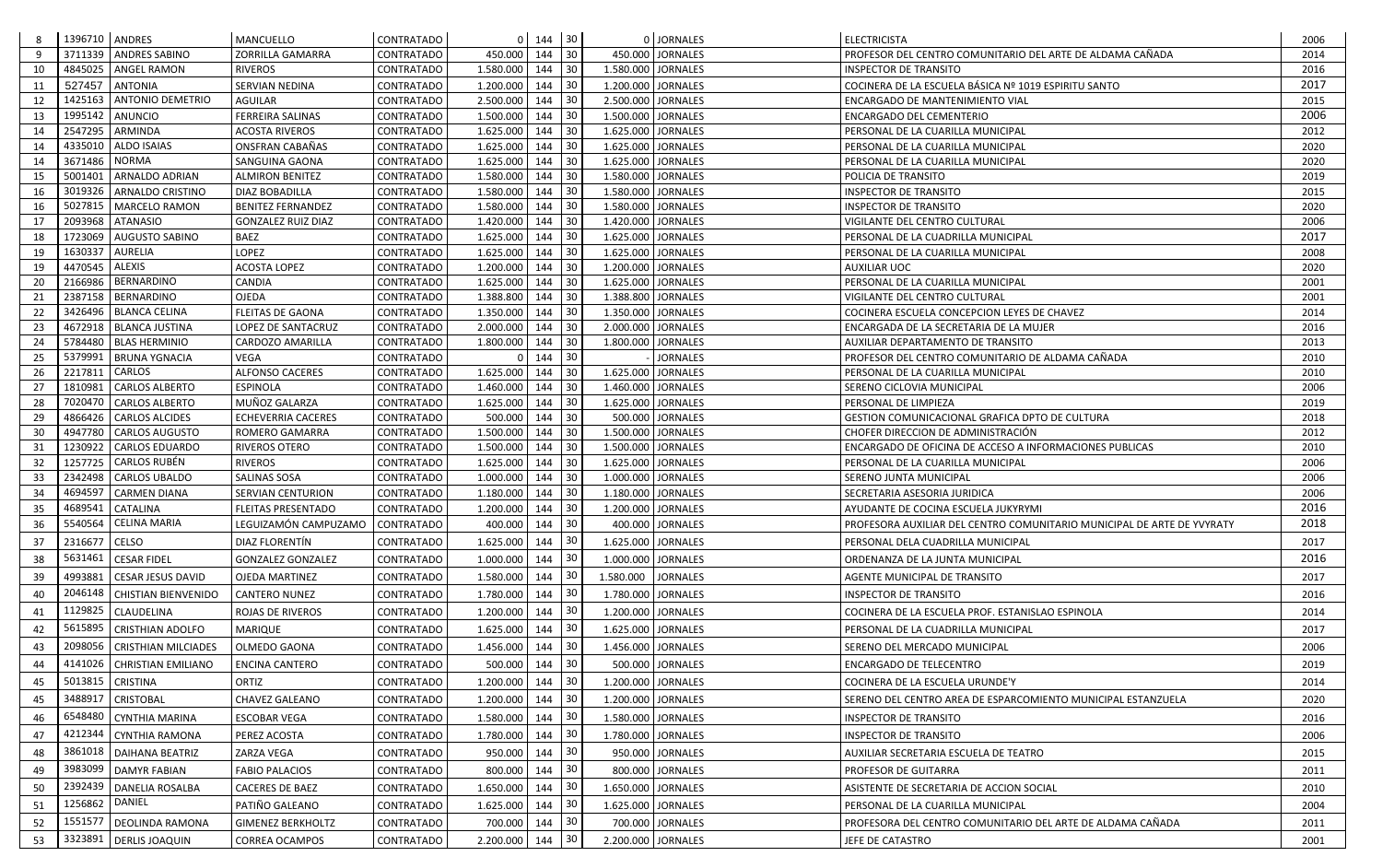| 54 |               | 3664625 DIEGO ARMANDO      | VILLAGRA ESPINOLA          | CONTRATADO | 1.100.000          | 144 | 30              |                    | 1.100.000 JORNALES                         | AUXILIAR ADMINISTRATIVO DEL MERCADO MUNICIPAL             | 2017 |
|----|---------------|----------------------------|----------------------------|------------|--------------------|-----|-----------------|--------------------|--------------------------------------------|-----------------------------------------------------------|------|
| 55 | 1563441       | <b>DOLLY ELIZABETH</b>     | <b>MORALES CABRERA</b>     | CONTRATADA | 2.200.000          | 145 | 30              |                    | 2.200.000   HONORARIOS PROFESIONALES       | AUDITORA INTERNA                                          | 2018 |
| 56 | 868480        | <b>EDELMIRO</b>            | CABAÑAS                    | CONTRATADO | 2.000.000          | 144 | 30              |                    | 1.500.000 JORNALES                         | SERENO DEL AREA RECREATIVO DE ESTANZUELA                  | 2018 |
| 56 | 868480        | <b>EDELMIRO</b>            | CABAÑAS                    | CONTRATADO |                    | 144 | 30              |                    | 500.000   BONIFICACIONES Y GRATIFICACIONES | SERENO DEL AREA RECREATIVO DE ESTANZUELA                  | 2018 |
| 57 | 1223116       | <b>EDUARDO</b>             | RAMIREZ                    | CONTRATADO | 2.650.000          | 144 | 30              |                    | 2.650.000 JORNALES                         | <b>CHOFER MOTONIVELADORA</b>                              | 2010 |
| 58 | 6263431       | <b>EDUARDO</b>             | <b>ALDANA ESCURRA</b>      | CONTRATADO | 1.580.000          | 144 | 30              |                    | 1.580.000 JORNALES                         | <b>INSPECTOR DE TRANSITO</b>                              | 2017 |
| 59 | 1823791       | <b>ELOISA</b>              | CANDIA                     | CONTRATADO | 1.276.000          | 144 | 30              |                    | 1.276.000 JORNALES                         | LIMPIADORA DE LA INSTITUCIÓN                              | 2001 |
| 60 | 925860        | <b>ELVIRA</b>              | MANCUELLO                  | CONTRATADO | 1.200.000          | 144 | 30              |                    | 1.200.000 JORNALES                         | COCINERA DE LA ESCUELA URUNDE'Y                           | 2015 |
| 60 | 2357739       | <b>ELSA CAROLINA</b>       | <b>ARCE RAMIREZ</b>        | CONTRATADO | 3.300.000          | 145 | 30              |                    | 3.300.000   HONORARIOS PROFESIONALES       | DIBUJANTE DE OBRAS                                        | 2015 |
| 61 | 1701557       | <b>EMILIANO</b>            | <b>DIAZ</b>                | CONTRATADO | 2.340.000          | 144 | 30              |                    | 2.340.000 JORNALES                         | CHOFER CUADRILLA MUNICIPAL                                | 2013 |
| 62 | 5421873       | EMMANUEL                   | <b>LOPEZ CORONEL</b>       | CONTRATADO | 1.625.000          | 144 | 30              |                    | 1.625.000 JORNALES                         | PERSONAL DE LA CUARILLA MUNICIPAL                         | 2016 |
| 63 | 3690061       | <b>ENRIQUE ALBERTO</b>     | <b>ESCOBAR OVELAR</b>      | CONTRATADO | 1.500.000          | 144 | 30              |                    | 1.500.000 JORNALES                         | CONSULTORIA Y FORTALECIMIENTO DE LOS CENTROS COMUNITARIOS | 2012 |
| 64 | 2072917       | <b>FAUSTO</b>              | <b>GALEANO GUERRERO</b>    | CONTRATADO | 1.800.000          | 144 | 30              |                    | 1.800.000 JORNALES                         | SEPULTURERO DEL CEMENTERIO MUNICIPAL                      | 2001 |
| 65 | 1297237       | <b>FEDERICO</b>            | <b>MARECOS HERMOSILLA</b>  | CONTRATADO | 1.800.000          | 145 | 30              |                    | 1.800.000   HONORARIOS PROFESIONALES       | ASESOR DEL DEPARTAMENTO DE CULTURA                        | 2016 |
| 66 | 2913774       | <b>FELICIA</b>             | SERVIAN OJEDA              | CONTRATADO | 1.000.000          | 144 | 30              |                    | 1.000.000 JORNALES                         | LIMPIADORA DEL CENTRO CULTURAL                            | 2011 |
| 67 | 439792        | <b>FELIX</b>               | <b>FERREIRA MORINIGO</b>   | CONTRATADO | 350.000            | 144 | 30              |                    | 350.000 JORNALES                           | PROFESOR AUXILIAR DE CORO MUNICIPAL DE LA TERCERA EDAD    | 2016 |
| 68 | 1809865       | <b>FIDEL</b>               | <b>COLMAN GIMENEZ</b>      | CONTRATADO | 2.081.690          | 144 | 30              | 2.081.690 JORNALES |                                            | PERSONAL DE LA CUADRILLA MUNICIPAL                        | 2016 |
| 69 | 1790789       | <b>FIDELINA</b>            | RUIZ DIAZ ZARACHO          | CONTRATADO | 1.200.000          | 144 | 30              |                    | 1.200.000 JORNALES                         | COCINERA DE LA ESCUELA BASICA Nº 6.660 VECINOS UNIDOS     | 2016 |
| 70 | 1558227       | <b>FLORIA</b>              | PIRIS AGUILERA             | CONTRATADO | 4.400.000          | 145 | 30              |                    | 4.400.000   HONORARIOS PROFESIONALES       | FISCALIZADORA DE OBRAS DE FONACIDE                        | 2015 |
| 71 |               | 2352462   FRANCISCO JAVIER | MANCUELLO SAMANIEGO        | CONTRATADO | 1.245.000          | 144 | 30              |                    | 1.245.000 JORNALES                         | NOTIFICADOR DE CATASTRO                                   | 2006 |
| 72 | 5383061       | <b>FRANCISCO SANTIAGO</b>  | LUGO MONTANIA              | CONTRATADO |                    | 144 | 30              |                    | <b>JORNALES</b>                            | AUXILIAR ADMINISTRATIVO                                   | 2018 |
| 73 | 3823511       | <b>FREDY GABRIEL</b>       | <b>TRINIDAD GONZALEZ</b>   | CONTRATADO | 1.200.000          | 144 | 30              |                    | 1.200.000 JORNALES                         | NOTIFICADOR DE RECAUDACIONES                              | 2012 |
| 74 | 4146105       | <b>FREDDY ROLANDO</b>      | LUGO MENCIA                | CONTRATADO | 900.000            | 144 | 30              |                    | 900.000 JORNALES                           | UJIER DE LA INTENDENCIA                                   | 2018 |
| 75 | 1247968       | <b>GILBERTO</b>            | SARACHO OVELAR             | CONTRATADO | 1.625.000          | 144 | 30              |                    | 1.625.000 JORNALES                         | PERSONAL DE LA CUARILLA MUNICIPAL                         | 2001 |
| 76 | 1888963       | GILL                       | ALFONSO JARA               | CONTRATADO | 1.625.000          | 144 | 30              |                    | 1.625.000 JORNALES                         | VIGILANTE DEL LOCAL MUNICIPAL                             | 2001 |
| 77 | 2091234       | <b>GLADIS</b>              | <b>GONZALEZ DE RAMIREZ</b> | CONTRATADO | 1.350.000          | 144 | 30              |                    | 1.350.000 JORNALES                         | COCINERA ESCUELA CONCEPCIÓN LEYES DE CHAVEZ               | 2014 |
| 78 |               | 1947556 GLADYS ELIZABETH   | <b>CENTURION</b>           | CONTRATADO | 1.200.000          | 144 | 30              |                    | 1.200.000 JORNALES                         | COCINERA DE LA ESCUELA BÁSICA Nº 1019 ESPIRITU SANTO      | 2017 |
| 79 |               | 3323239 GLADYS ESTELA      | ORTEGA DUARTE              | CONTRATADO | 1.200.000          | 144 | 30              |                    | 1.200.000 JORNALES                         | CONSEJERA DE CODENI                                       | 2012 |
| 79 | 2063598 LUCIA |                            | MENDEZ CABRERA             | CONTRATADO | $1.650.000$ 144 30 |     |                 |                    | 1.650.000 JORNALES                         | CONSEJERA DE CODENI                                       | 2020 |
| 80 |               | 4455573 GLADYS ZUNILDA     | TOLEDO BENITEZ             | CONTRATADO | 1.200.000          | 144 | $ 30\rangle$    |                    | 1.200.000 JORNALES                         | <b>CONSEJERA DE CODENI</b>                                | 2013 |
| 81 | 2189180       | <b>GLORIA RAMONA</b>       | <b>ORTEGA SOLEY</b>        | CONTRATADA | 1.200.000          | 144 | 30              |                    | 1.200.000 JORNALES                         | COCINERA ESCUELA CONCEPCIÓN LEYES DE CHAVEZ               | 2017 |
| 82 | 2392469       | <b>GLORIA ROSSANA</b>      | VELAZQUEZ G.               | CONTRATADO | 1.350.000          | 144 | 30              |                    | 1.350.000 JORNALES                         | COCINERA ESCUELA JUKYRYMI                                 | 2014 |
| 83 | 3750268       | <b>GRACIELA</b>            | VAZQUEZ MIÑO               | CONTRATADO | 1.350.000          | 144 | 30              |                    | 1.350.000 JORNALES                         | COCINERA ESCUELA PROF. ESTANISLAO ESPINOLA                | 2014 |
| 84 | 3819310       | <b>GRACIELA</b>            | PRESENTADO                 | CONTRATADO | 1.200.000          | 144 | 30              |                    | 1.200.000 JORNALES                         | AYUDANTE DE COCINA ESCUELA JUKYRYMI                       | 2014 |
| 85 |               | 5625542 GUADALUPE CATALINA | FERNANDEZ                  | CONTRATADO | 1.000.000          | 144 | 30              |                    | 1.000.000 JORNALES                         | GUIA MUSEO PARROQUIAL VIRGEN DEL ROSARIO                  | 2017 |
| 86 | 1132395       | <b>GUSTAVO JAVIER</b>      | <b>CRECHI CORONEL</b>      | CONTRATADO | 1.496.000          | 144 | 30              |                    | 1.496.000 JORNALES                         | SERENO JUNTA MUNICIPAL                                    | 2006 |
| 87 | 6529318       | <b>GUSTAVO JAVIER</b>      | SALINAS TRINIDAD           | CONTRATADO | 1.200.000          | 144 | 30              |                    | 1.200.000 JORNALES                         | AUXILIAR DE LA DIRECCION DE SALUBRIDAD E HIGUIENE         | 2017 |
| 88 | 2987093       | <b>HECTOR AMADO</b>        | CARDOZO LEGUIZAMON         | CONTRATADO | 1.625.000          | 144 | 30              |                    | 1.625.000 JORNALES                         | PERSONAL DE LA CUARILLA MUNICIPAL                         | 2017 |
| 89 | 2100335       | <b>HECTOR VIDAL</b>        | MEDINA                     | CONTRATADO | 1.625.000          | 144 | 30 <sub>o</sub> |                    | 1.625.000 JORNALES                         | PERSONAL DE LA CUARILLA MUNICIPAL                         | 2016 |
| 90 | 4783445       | <b>HERNAN</b>              | <b>BAEZ GUERRERO</b>       | CONTRATADO | 800.000            | 144 | 30              |                    | 800.000 JORNALES                           | PROFESOR DE GUITARRA                                      | 2012 |
| 91 | 5312526       | <b>HERNAN</b>              | <b>MERELES CARDOZO</b>     | CONTRATADO | 1.625.000          | 144 | 30              |                    | 1.625.000 JORNALES                         | PERSONAL DE LA CUARILLA MUNICIPAL                         | 2016 |
| 92 | 818645        | <b>HIGINIO</b>             | <b>BRITOS BAREIRO</b>      | CONTRATADO | 1.400.000          | 144 | 30              |                    | 1.400.000 JORNALES                         | <b>ENCARGADO DE BIBLIOTECA DEL CENTRO CULTURAL</b>        | 2006 |
| 93 | 4186782       | <b>HUGO FRANCISCO</b>      | <b>CABRERA ORTEGA</b>      | CONTRATADO | 1.250.000          | 144 | 30              |                    | 1.250.000 JORNALES                         | PROFESOR DEL TALLER DE TEATRO                             | 2012 |
| 94 | 4385687       | <b>HUGO JAVIER</b>         | <b>ZORRILLA</b>            | CONTRATADO | 1.625.000          | 144 | 30              |                    | 1.625.000 JORNALES                         | PERSONAL DE LA CUARILLA MUNICIPAL                         | 2006 |
| 95 | 2177322       | <b>INOCENCIO</b>           | GAONA                      | CONTRATADO | 1.625.000          | 144 | 30              |                    | 1.625.000 JORNALES                         | PERSONAL DE LA CUARILLA MUNICIPAL                         | 1979 |
| 96 |               | 7897024   ISAAC EMANUEL    | <b>RIVEROS BRITEZ</b>      | CONTRATADO | 500.000            | 144 | 30              |                    | 500.000 JORNALES                           | AYUDANTE DE VIGILANCIA DE LA PLAZA MARTIN DE BARUA        | 2016 |
| 97 | 1754829       | ISABELINO                  | CABAÑAS BAREIRO            | CONTRATADO | 1.625.000          | 144 | 30              |                    | 1.625.000 JORNALES                         | PERSONAL DE LA CUARILLA MUNICIPAL                         | 2006 |
|    |               |                            |                            |            |                    |     |                 |                    |                                            |                                                           |      |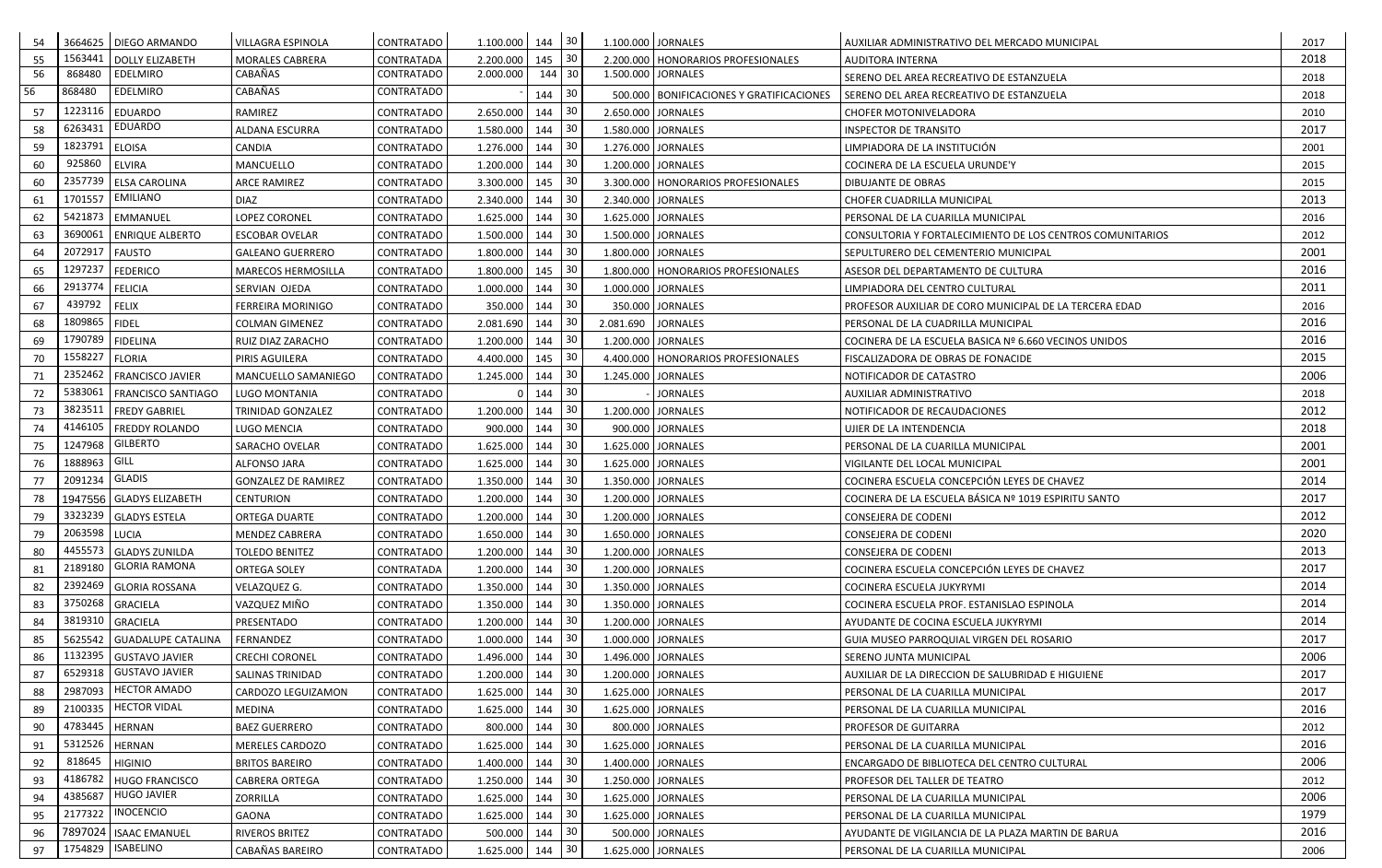| 98  | 781016            | <b>ISIDRO</b>               | RAMIREZ                     | CONTRATADO        | 1.625.000          | 144 | 30              |           | 1.625.000 JORNALES                   | PERSONAL DE LA CUARILLA MUNICIPAL                                                 | 2008 |
|-----|-------------------|-----------------------------|-----------------------------|-------------------|--------------------|-----|-----------------|-----------|--------------------------------------|-----------------------------------------------------------------------------------|------|
| 99  | 4633034           | <b>ISRAEL</b>               | COLMAN RIQUELME             | <b>CONTRATADO</b> | 1.500.000          | 144 | 30              |           | 1.500.000 JORNALES                   | <b>CHOFER DE CAMION VOLQUETE</b>                                                  | 2012 |
| 100 | 5479144           | <b>JESSICA ANDREA</b>       | ALONSO ALMADA               | CONTRATADO        | 1.150.000          | 144 | 30              |           | 1.150.000 JORNALES                   | SECRETARIA DEL DPTO. DE AGRICULTURA                                               | 2006 |
| 101 | 4099219           | <b>JOAQUIN</b>              | AGUAYO                      | CONTRATADO        |                    | 144 | 30              |           | <b>JORNALES</b>                      | PROFESOR DEL CENTRO COMUNITARIO MUNICIPAL DE ARTE DE YVYRATY                      | 2018 |
| 102 | 5216443           | <b>JOB DANIEL</b>           | <b>BORDA RODRIGUEZ</b>      | CONTRATADO        | 1.610.000          | 144 | 30              |           | 1.610.000 JORNALES                   | AUXILIAR DE ADMINISTRATIVO DE LA JUNTA MUNICIPAL                                  | 2012 |
| 103 | 4812502           | JOSÉ ANTONIO                | SÁNCHEZ MARTINEZ            | CONTRATADO        | 1.580.000          | 144 | 30              |           | 1.580.000 JORNALES                   | <b>INSPECTOR DE TRANSITO</b>                                                      | 2018 |
| 104 | 4257617           | JOSE DE LOS SANTOS          | <b>BELOTTO BRITEZ</b>       | CONTRATADO        | 1.334.000          | 144 | 30              |           | 1.334.000 JORNALES                   | SERENO MERCADO MUNICIPAL                                                          | 2014 |
| 105 | 2928069           | <b>JOSÉ LUIS</b>            | FERREIRA SALINAS            | CONTRATADO        | 1.625.000          | 144 | 30              |           | 1.625.000 JORNALES                   | PERSONAL DE LA CUARILLA MUNICIPAL                                                 | 2006 |
| 106 | 3709771           | JOSÉ LUIS                   | <b>GONZALEZ BARBOTE</b>     | CONTRATADO        | 800.000            | 144 | 30              |           | 800.000 JORNALES                     | <b>ENCARGADO DE TELECENTRO</b>                                                    | 2010 |
| 107 | 2498038           | <b>JOSEFINA</b>             | <b>GONZALEZ VERA</b>        | CONTRATADO        | 1.290.000          | 144 | 30              |           | 1.290.000 JORNALES                   | SECRETARIA DE INTENDENCIA                                                         | 2011 |
| 108 | 4706443           | JOSE RODOLFO                | ROJAS MALDONADO             | CONTRATADO        | 1.500.000          | 144 | 30              |           | 1.400.000 JORNALES                   | CHOFER DE CAMION VOLQUETE                                                         | 2019 |
| 109 | 1282795           | <b>JUAN BAUTISTA</b>        | <b>RIVEROS RODAS</b>        | CONTRATADO        |                    | 144 | 30              |           | <b>JORNALES</b>                      | PROFESOR DE GUARANI DE LA ESCUELA DE TEATRO                                       | 2018 |
| 110 | 4647534           | <b>JUAN GABRIEL</b>         | ZARATE GONZALEZ             | CONTRATADO        | 1.200.000          | 144 | 30              |           | 1.200.000 JORNALES                   | AUXILIAR DE LA DIRECCION DE CATASTRO                                              | 2010 |
| 111 |                   | 2339552 JUAN IGNACIO        | SERVIAN                     | CONTRATADO        | 1.500.000          | 144 | 30              | 1.500.000 | <b>JORNALES</b>                      | CHOFER DEL CAMION VOLQUETE                                                        | 2018 |
| 112 | 5196321           | JUAN JOSÉ ANTONIO           | <b>ESCURRA</b>              | CONTRATADO        | 1.080.000          | 144 | 30              |           | 1.080.000 JORNALES                   | AUXILIAR DE RECURSOS HUMANOS                                                      | 2017 |
| 113 |                   | 1666928 JUAN OBDULIO        | <b>DIAZ DOMINGUEZ</b>       | CONTRATADO        | 800.000            | 144 | 30              |           | 800.000 JORNALES                     | <b>PROFESOR DE GUITARRA</b>                                                       | 2010 |
| 114 | 4592890           | <b>JUAN RAMON</b>           | AMARILLA LEGUIZAMON         | CONTRATADO        | 1.500.000          | 144 | 30              |           | 1.500.000 JORNALES                   | PERSONAL DE LA CUADRILLA MUNICIPAL                                                | 2016 |
| 115 | 5630921           | <b>JUANA CAROLINA</b>       | <b>TORALES GONZALEZ</b>     | CONTRATADA        | 1.150.000          | 144 | 30              |           | 1.150.000 JORNALES                   | LIQUIDADORA DE IMPUESTOS                                                          | 2017 |
| 116 | 4626708           | KARINA BEATRIZ              | JIMENEZ JIMENEZ             | CONTRATADO        | 200.000            | 144 | 30              |           | 200.000 JORNALES                     | FACILITADORA COMUNITARIADEL CENTRO MUNICIPAL DE ARTE COMUNITARIO DE ALDAMA CAÑADA | 2019 |
| 117 | 1136826           | <b>JULIO CESAR</b>          | RODRIGUEZ PEREZ             | CONTRATADO        | 2.235.000          | 145 | 30              |           | 2.235.000   HONORARIOS PROFESIONALES | ASESOR DE LA JUNTA MUNICIPAL                                                      | 2017 |
| 118 |                   | 3418195 JULIO CESAR         | <b>VERA FERREIRA</b>        | CONTRATADO        | 1.650.000          | 145 | 30              |           | 1.650.000   HONORARIOS PROFESIONALES | JEFE DE GABINETE Y ASESOR JURIDICO ADJUNTO                                        | 2019 |
| 119 | 3252500           | KARINA ELIZABETH            | <b>ACOSTA</b>               | CONTRATADO        | 1.350.000          | 144 | 30              |           | 1.350.000 JORNALES                   | COCINERA DE LA ESCUELA VECINOS UNIDOS                                             | 2014 |
| 120 | 6036284           | LAURA ANALIA                | TORALES MENDEZ              | CONTRATADA        | 1.200.000          | 144 | 30              |           | 1.200.000 JORNALES                   | ASISTENTE DE LA DIRECCION DE ADMINISTRACION Y FINANZAS                            | 2018 |
| 121 | 6660154           | <b>LAURA ISABEL</b>         | <b>MARTINEZ GONZALEZ</b>    | CONTRATADA        |                    | 144 | 30              |           | 0 JORNALES                           | ORDENANZA DE DOC                                                                  | 2018 |
| 122 | 2098883           | LAURA MARLENE               | OVANDO CAMPUZANO            | CONTRATADO        | 500.000            | 144 | 30              |           | 500.000 JORNALES                     | PROFESORA DE CORO MUNICIPAL DE LA TERCERA EDAD                                    | 2016 |
| 123 |                   | 5783062 LEYDA FABIANA       | <b>ESTIGARRIBIA GIMENEZ</b> | CONTRATADO        | 450.000            | 144 | 30              |           | 450.000 JORNALES                     | PROFESOR DEL CENTRO COMUNITARIO DE YBYRATY                                        | 2012 |
| 124 |                   | 6501630   LORENZO ARIEL     | LOPEZ CARDOZO               | CONTRATADO        | 1.580.000          | 144 | 30              |           | 1.580.000 JORNALES                   | <b>POLICIA DE TRANSITO</b>                                                        | 2019 |
| 124 | 5211322   LETICIA |                             | <b>BARBOTTE</b>             | CONTRATADO        | 1.800.000          | 145 | 30              |           | 1.800.000   HONORARIOS PROFESIONALES | AUXILIAR ADMINISTRATIVO                                                           | 2019 |
| 125 |                   | 3540444 LIDA RAMONA         | LEÓN ADORNO                 | <b>CONTRATADO</b> | $1.625.000$ 144 30 |     |                 |           | 1.625.000 JORNALES                   | PERSONAL DE LA CUARILLA MUNICIPAL                                                 | 2018 |
| 126 | 2098061           | LIDER ISAAC                 | VERA VEGA                   | CONTRATADO        | 1.460.000          | 144 | 30              |           | 1.460.000 JORNALES                   | <b>SERENO MERCADO MUNICIPAL</b>                                                   | 2006 |
| 127 | 2466636           | <b>LIZ ANDREA</b>           | <b>BENITEZ ISASI</b>        | CONTRATADO        | 800.000            | 144 | 30              |           | 800.000 JORNALES                     | PROFESORA DE DECLAMACIÓN DE LA ESCUELA Y EL TALLER DE DECLAMACIÓN                 | 2012 |
| 128 | 3492615           | <b>LUIS ALBERTO</b>         | MENDEZ                      | CONTRATADO        | 1.560.000          | 144 | 30              |           | 1.560.000 JORNALES                   | PERSONAL DE LA CUARILLA MUNICIPAL                                                 | 2012 |
| 129 | 5711196           | MANUELA                     | <b>VILLALBA ROTELA</b>      | CONTRATADO        | 1.160.000          | 144 | 30              |           | 1.160.000   JORNALES                 | PERSONAL DE LA CUARILLA MUNICIPAL                                                 | 2017 |
| 130 |                   | 2162857 MARCIANO            | YEGROS GONZALEZ             | CONTRATADO        | 1.740.000          | 144 | 30              |           | 1.740.000 JORNALES                   | PERSONAL DE LA CUADRILLA MUNICIPAL                                                | 2001 |
| 131 |                   | 1519072   MARCOS            | <b>DIAZ SAMANIEGO</b>       | CONTRATADO        | 1.500.000          | 144 | 30              |           | 1.500.000 JORNALES                   | CHOFER DE CAMION VOLQUETE                                                         | 2011 |
| 132 | 2933473           | MARCOS AURELIO              | <b>ACOSTA FIGUEREDO</b>     | CONTRATADO        | 1.800.000          | 144 | 30              |           | 1.800.000 JORNALES                   | AYUDANTE PARA CAMION COMPACTADOR                                                  | 2004 |
| 133 | 3204412           | MARIA ANDREA                | ACOSTA LEZCANO              | CONTRATADO        | 2.400.000          | 145 | 30              |           | 2.400.000   HONORARIOS PROFESIONALES | NUTRICIONISTA - FONACIDE                                                          | 2010 |
| 134 |                   | 3614739   MARIA CELINA      | LUGO DE ORTIZ               | CONTRATADO        | 1.200.000          | 144 | 30              |           | 1.200.000 JORNALES                   | COCINERA DE LA ESCUELA CONCEPCIÓN LEYES DE CHAVEZ                                 | 2017 |
| 135 |                   | 4982413   MARIA DEL ROSARIO | PEREZ VAZQUEZ               | CONTRATADO        | 1.200.000          | 144 | 30 <sup>1</sup> |           | 1.200.000 JORNALES                   | COCINERA DE LA ESCUELA BÁSICA Nº 1359 DON CARLOS CALCENA                          | 2017 |
| 136 |                   | 2318833   MARIA ELENA       | ALCARAZ GOMEZ               | CONTRATADO        | 970.000            | 144 | 30              |           | 970.000 JORNALES                     | PROFESORA DE DANZA FOLCLORICA                                                     | 2014 |
| 137 |                   | 5540070   MARIA GISSEL      | PEÑA VERA                   | CONTRATADO        | 1.500.000          | 144 | 30 <sup>1</sup> |           | 1.500.000 JORNALES                   | LIQUIDADORA DE IMPUESTOS                                                          | 2013 |
| 138 |                   | 1063743   MARIA GLORIA      | CARDOZO DE MERELES          | CONTRATADO        | 1.200.000          | 144 | 30              |           | 1.200.000 JORNALES                   | COCINERA DE LA ESCUELA LAUREANA VEGA                                              | 2014 |
| 139 |                   | 1975588   MARIA INES        | ACOSTA DE CAMPUZANO         | CONTRATADO        | 1.200.000          | 144 | 30              |           | 1.200.000 JORNALES                   | COCINERA DE LA ESCUELA LAUREANA VEGA                                              | 2014 |
| 140 |                   | 4962953 MARIA JOSE          | PEDROZO ESTIGARRIBIA        | CONTRATADO        | 2.200.000          | 145 | 30 <sub>o</sub> |           | 2.200.000   HONORARIOS PROFESIONALES | <b>DIRECTORA DE CODENI</b>                                                        | 2019 |
| 141 | 2498036           | <b>MARIA LUISA</b>          | ROMERO                      | CONTRATADO        | 1.000.000          | 144 | 30              |           | 1.000.000 JORNALES                   | ENCARGADA DE BIBLIOTECA DEL CENTRO CULTURAL Y ARTESANAL                           | 2016 |
| 142 |                   | 5033755   MARIA MAGDALENA   | <b>FERNANDEZ ROA</b>        | CONTRATADO        | 1.350.000          | 144 | 30              |           | 1.350.000 JORNALES                   | COCINERA DE LA ESCUELA BÁSICA Nº 1019 ESPIRITU SANTO                              | 2017 |
| 143 |                   | 2284382   MARIA MAXIMA      | <b>GAONA FRANCO</b>         | CONTRATADO        | 1.350.000          | 144 | 30              |           | 1.350.000 JORNALES                   | COCINERA DE LA ESCUELA MEDALLA MILAGROSA                                          | 2014 |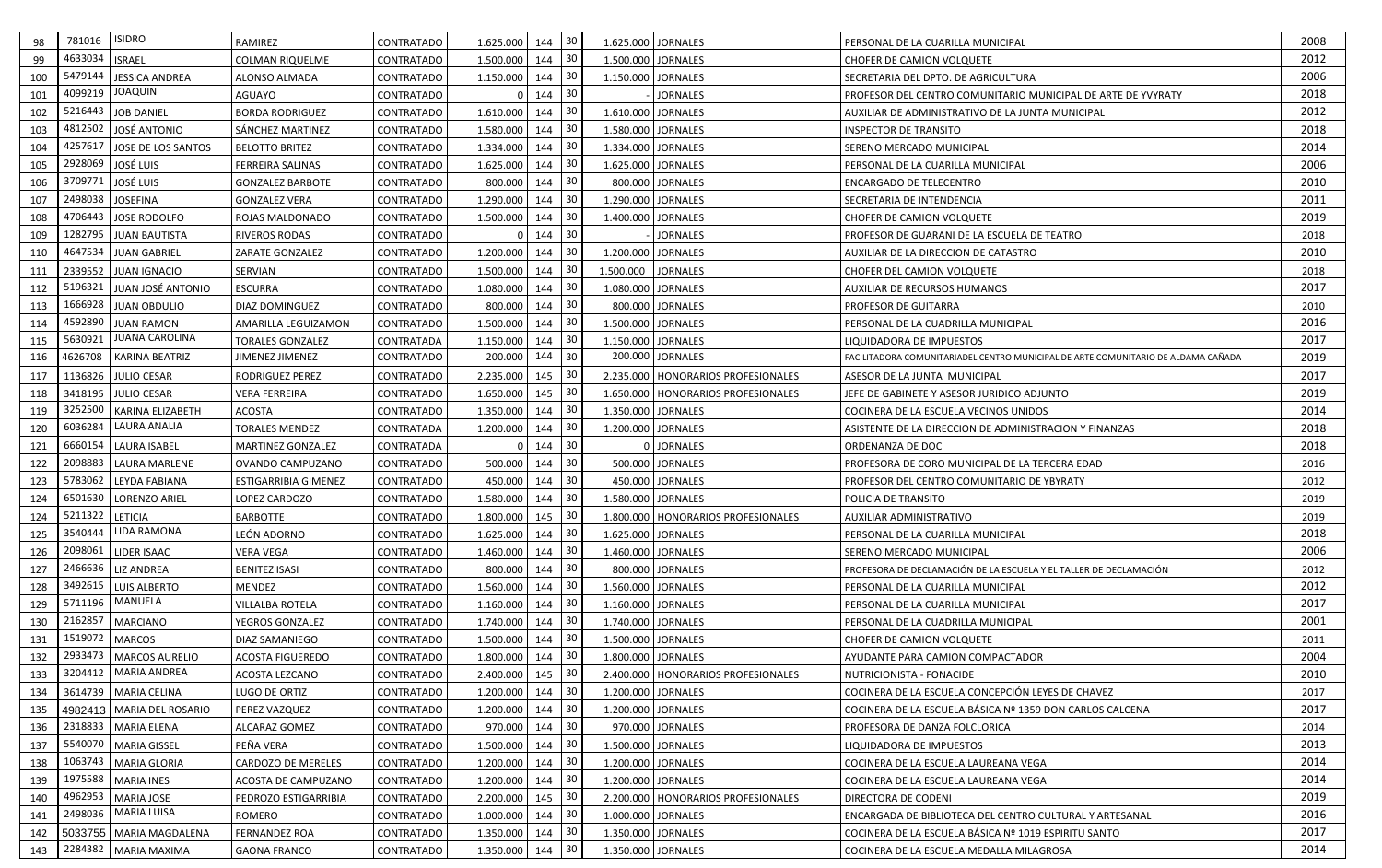| 5872263<br>30<br>2018<br>145<br><b>MARIA VIVIANA</b><br>1.200.000<br>144<br>1.200.000 JORNALES<br>OJEDA NAVARRO<br>CONTRATADO<br>PERSONAL DE LIMPIEZA<br><b>MARIO LUIS</b><br>1848651<br>2012<br>  30<br>146<br><b>ESCOBAR ROJAS</b><br>CONTRATADO<br>2.362.000<br>141<br>2.362.000 TECNICO<br><b>ENCARGADO DE COMISIONES VECINALES</b><br><b>MARTA ISABEL</b><br>3964042<br>2014<br>30<br>147<br><b>RAMIREZ BAEZ</b><br>CONTRATADO<br>1.700.000<br>144<br>1.700.000 JORNALES<br>JEFA DE RECAUDACIONES<br><b>MARTA NOEMI</b><br>3533988<br>30<br>2019<br>148<br>400.000<br>400.000 JORNALES<br>144<br>AGUILERA GONZALEZ<br>CONTRATADO<br>COCINERA DEL PROGRAMA ABRAZO<br>1746262 MARTIN<br>30<br>2006<br>149<br>1.276.000<br>1.276.000 JORNALES<br>SANABRIA GONZALEZ<br>CONTRATADO<br>144<br>PERSONAL DE LA CUARILLA MUNICIPAL<br><b>MARY ESTER</b><br>5262483<br>2018<br>30<br>150<br>400.000<br>400.000 JORNALES<br>PROFESORA DEL CENTRO COMUNITARIO MUNICIPAL DE ARTE DE YVYRATY<br>DELGADO RIQUELME<br><b>CONTRATADO</b><br>144<br>3354855<br>30<br>2016<br>MAXIMO DANIEL<br>2.500.000<br>2.500.000 JORNALES<br>151<br><b>ORTEGA AYALA</b><br>CONTRATADO<br>141<br><b>DIRECTOR DE TRANSITO</b><br>MEDARDO SALUSTIANO<br>1026790<br>30<br>2007<br><b>BOGADO GONZALEZ</b><br>ASESOR ECONÓMICO Y CONTADOR<br>152<br>4.950.000<br>145<br>4.950.000   HONORARIOS PROFESIONALES<br><b>CONTRATADO</b><br>1754110   MERCEDES<br>30<br>2006<br>153<br>CONTRATADO<br>1.276.000<br>144<br>1.276.000 JORNALES<br>LIMPIADORA DE LA INSTITUCIÓN<br>ALVAREZ<br>MIGUEL ÁNGEL<br>619291<br>30<br>2012<br>154<br>RODRÍGUEZ FERNANDEZ<br>5.000.000<br>DIRECTOR DE RECAUDACIÓN<br>CONTRATADO<br>141<br>5.000.000 TECNICO<br>3854793   MILNER RODRIGO<br>30<br>2011<br>1.300.000<br>1.300.000 JORNALES<br>155<br>144<br>CHOFER DE DIRECCIÓN DE OBRAS<br><b>FRANCO ALEMAN</b><br>CONTRATADO<br>2046954<br>30<br>2009<br>156<br>1.300.000<br>1.300.000 JORNALES<br><b>MIRIAN ELISA</b><br>CHAVEZ DE CORONEL<br>CONTRATADO<br>144<br><b>COBRADORA DE MERCADO</b><br>2943206<br>2001<br>-30<br>157<br><b>MIRTHA</b><br><b>INSFRAN</b><br>1.430.000<br>CONTRATADO<br>144<br>1.430.000 JORNALES<br>LIMPIADORA JUNTA MUNICIPAL<br><b>MIRYAN</b><br>2122790<br>30<br>2001<br>158<br>ARZAMENDIA<br>CONTRATADO<br>1.625.000<br>144<br>1.625.000 JORNALES<br>PERSONAL DE LA CUARILLA MUNICIPAL<br>NATALIA NOEMÍ<br>3228515<br>30<br>2014<br>159<br><b>CÁCERES GAONA</b><br>2.100.000<br>145<br>2.100.000   HONORARIOS PROFESIONALES<br><b>CONTRATADO</b><br>NUTRICIONISTA - FONACIDE<br><b>NESTOR</b><br>5206211<br>30<br>2019<br>160<br>VILLASBOA PÉREZ<br>1.500.000<br>144<br>1.500.000 JORNALES<br>CONTRATADO<br>ASISTENTE DE AGRICULTURA<br>NICASIO DEL PILAR<br>1432314<br>30<br>2012<br>161<br>OVIEDO<br>1.625.000<br>1.625.000 JORNALES<br><b>CONTRATADO</b><br>144<br>PERSONAL DE LA CUARILLA MUNICIPAL<br>569379<br>-30<br>162<br><b>NIDIA</b><br>SANABRIA DE SANTANDER<br>CONTRATADO<br>1.000.000<br>144<br>1.000.000 JORNALES<br>2001<br>PROFESORA DE LITERATUTA DE LA ESCUELA DE DECLAMACIÓN<br>928582<br>30<br>2006<br>163<br>NIDIA EULOGIA<br>1.276.000<br>1.276.000 JORNALES<br>LIMPIADORA DE LA INSTITUCIÓN<br><b>ACOSTA DE PEREZ</b><br>CONTRATADO<br>144<br>3516113<br>30<br>2014<br>NIDIA RAQUEL<br>1.200.000<br>COCINERA DE LA ESCUELA CONCEPCIÓN LEYES DE CHAVEZ<br>164<br><b>MEZA ROBLES</b><br>CONTRATADO<br>144<br>1.200.000 JORNALES<br>3524751 NILDA ANTONIA<br>30<br>2017<br>165<br>1.100.000 JORNALES<br>CONTRATADO<br>1.100.000<br>144<br><b>RICHER CHAVEZ</b><br>SECRETARIA DE DEPARTAMENTO DE SUMINISTRO<br>2215348 NILDA BEATRIZ<br>30<br>ENCARGADA DE COMERCIALIZACIÓN DE PRODUCTOS ARTESANALES<br>2018<br>166<br>500.000<br>500.000 JORNALES<br><b>GUTIERREZ DE ARCE</b><br>144<br><b>CONTRATADO</b><br>30<br>2016<br>145<br>2.200.000   HONORARIOS PROFESIONALES<br>DIRECTORA DE SALUBRIDAD E HIGIENE<br>167<br>CONTRATADO<br>2.700.000<br>3982589   NILDA CONCEPCION<br><b>GONZALEZ CABALLERO</b><br>30<br>133<br>500.000   BONIFICACIONES Y GRATIFICACIONES<br>2016<br>DIRECTORA DE SALUBRIDAD E HIGIENE<br>4132772<br>30<br>970.000<br>970.000 JORNALES<br>2010<br>168<br>NÍNIVE MARIA ALEJANDRA   ARCE CHAMORRO<br>CONTRATADO<br>144<br>PROFESORA DE DANZA JAZZ<br>3448169 NOELIA ISIDORA<br>30<br>2004<br>169<br>1.330.000<br>1.330.000 JORNALES<br>SALINAS CABAÑAS<br>CONTRATADO<br>144<br><b>RECEPCIONISTA</b><br>3303069   NORMA BEATRIZ<br>30<br>2014<br>170<br>PEREZ RUIZ<br>1.350.000<br>1.350.000 JORNALES<br>CONTRATADO<br>144<br>COCINERA DE LA ESCUELA URUNDE'Y<br>2103153   OSCAR ARSENIO<br>$1.625.000$ 144 30<br>2017<br>ALVARENGA CABAÑAS<br><b>CONTRATADO</b><br>1.625.000 JORNALES<br>PERSONAL DE LA CUARILLA MUNICIPAL<br>171<br>2128046 OSCAR<br>30<br>172<br>1.500.000 144<br>2019<br>1.500.000 JORNALES<br>ENCARGADO DE LIMPIADORES DE LA INSTITUCIÓN<br><b>ALFONSO CACERES</b><br>CONTRATADO<br>30<br>4218576   OSCAR ASUNCIÓN<br>2016<br>173<br>144<br><b>JORNALES</b><br>CONTRATADO<br>RODRIGUEZ ORTIZ<br><b>ENCARGADO DE MANTENIMIENTO Y REPARACIONES DE REP. MUNIC</b><br>PABLO<br>1245050<br>30<br>2016<br>1.700.000 144<br>174<br><b>ROA</b><br>CONTRATADO<br>1.700.000 JORNALES<br>DIRECTOR DEL MERCADO MUNICIPAL<br>1697871 PAOLA MARIA<br>30<br>175<br>1.035.000<br>144<br>1.035.000 JORNALES<br>PROFESORA DE DECLAMACIÓN DE LA ESCUELA DE DECLAMACIÓN<br><b>ROJAS PANIAGUA</b><br>CONTRATADO<br>2010<br>30<br>3974912 PAOLA ASUNCIÓN<br>176<br>400.000<br>144<br>400.000 JORNALES<br>ZARZA VEGA<br>CONTRATADO<br>2012<br>PROFESORA DEL CENTRO COMUNITARIO DEL ARTE DE YBYRATY<br>30<br>5773333   PEDRO ARIEL<br>1.580.000<br>177<br><b>MARTINEZ RUIZ</b><br>CONTRATADO<br>144<br>1.580.000 JORNALES<br>2019<br>POLICIA DE TRANSITO<br>1489727<br>30<br>2007<br>PORFIRIA<br>178<br>LÓPEZ DE MORENO<br>1.298.000<br>1.298.000 JORNALES<br>CONTRATADO<br>144<br>LIMPIADORA DE LA INSTITUCIÓN<br>30<br>713751<br>2004<br>920.000<br>179<br><b>PORFIRIO SAMUEL</b><br>144<br>920.000 JORNALES<br><b>CACERES REINOZZO</b><br>CONTRATADO<br><b>SERENO DE CAPEDI</b><br>1391518   PROFIRIO<br>30<br>2019<br>180<br>144<br>GONZALEZ<br>1.625.000<br>1.625.000 JORNALES<br>CONTRATADO<br>PERSONAL DE CUADRILLA MUNICIPAL<br>2315455 RAFAELA<br>30<br>2016<br>181<br>1.500.000 144<br><b>BARBOTTE DE YEGROS</b><br>CONTRATADO<br>1.500.000 JORNALES<br>ASISTENDE DE LA SECRETARIA DE LA MUJER<br>1771781 RAMON<br>30<br>2001<br>182<br>1.580.000<br>144<br><b>BENITEZ ESCOBAR</b><br>CONTRATADO<br>1.580.000 JORNALES<br><b>INSPECTOR DE TRANSITO</b><br><b>RAMON ARTEMIO</b><br>1713845<br>30<br>2014<br>183<br>ALDAMA CENTURIÓN<br>3.300.000<br>145<br>CONTRATADO<br>3.300.000   HONORARIOS PROFESIONALES<br>ASESOR JURIDICO DPTO DE SALUBRIDAD<br>1898186 RAMONA<br>30<br>2010<br>2.362.070 144<br>184<br>ORTIZ OJEDA<br>CONTRATADO<br>2.362.070 JORNALES<br><b>ENCARGADA DE SECRETARIA DE ACCION SOCIAL</b><br>1667958 REGIS<br>30<br>2015<br>185<br>CABAÑAS RIVEROS<br>CONTRATADO<br>1.344.000<br>144<br>1.344.000 JORNALES<br><b>SERENO MUNICIPAL</b><br>30<br>2017<br>1.625.000 144<br>1.625.000 JORNALES<br>186<br>4635983 REINALDO<br>ALFONSO RUIZ DIAZ<br>CONTRATADO<br>PERSONAL DE LA CUADRILLA MUNICIPAL<br>30<br>2017<br>5024267 RICARDO<br>1.200.000<br>144<br>1.200.000 JORNALES<br>187<br>GAONA<br>CONTRATADO<br><b>CHOFER DE CODENI</b><br>4387304 ROBERT DAMIR<br>30<br><b>JARA MARECOS</b><br>800.000 144<br>800.000 JORNALES<br>188<br>CONTRATADO<br><b>PROFESOR DE GUITARRA</b><br>2013<br>4752535 ROBERTO<br>30<br>2011<br>189<br>2.200.000 144<br>2.200.000 JORNALES | 144 | 3331661   MARÍA VICTORINA | CANTERO          | CONTRATADO | 1.625.000 144 | 30 | 1.625.000 JORNALES | PERSONAL DE LA CUARILLA MUNICIPAL | 2006 |
|-----------------------------------------------------------------------------------------------------------------------------------------------------------------------------------------------------------------------------------------------------------------------------------------------------------------------------------------------------------------------------------------------------------------------------------------------------------------------------------------------------------------------------------------------------------------------------------------------------------------------------------------------------------------------------------------------------------------------------------------------------------------------------------------------------------------------------------------------------------------------------------------------------------------------------------------------------------------------------------------------------------------------------------------------------------------------------------------------------------------------------------------------------------------------------------------------------------------------------------------------------------------------------------------------------------------------------------------------------------------------------------------------------------------------------------------------------------------------------------------------------------------------------------------------------------------------------------------------------------------------------------------------------------------------------------------------------------------------------------------------------------------------------------------------------------------------------------------------------------------------------------------------------------------------------------------------------------------------------------------------------------------------------------------------------------------------------------------------------------------------------------------------------------------------------------------------------------------------------------------------------------------------------------------------------------------------------------------------------------------------------------------------------------------------------------------------------------------------------------------------------------------------------------------------------------------------------------------------------------------------------------------------------------------------------------------------------------------------------------------------------------------------------------------------------------------------------------------------------------------------------------------------------------------------------------------------------------------------------------------------------------------------------------------------------------------------------------------------------------------------------------------------------------------------------------------------------------------------------------------------------------------------------------------------------------------------------------------------------------------------------------------------------------------------------------------------------------------------------------------------------------------------------------------------------------------------------------------------------------------------------------------------------------------------------------------------------------------------------------------------------------------------------------------------------------------------------------------------------------------------------------------------------------------------------------------------------------------------------------------------------------------------------------------------------------------------------------------------------------------------------------------------------------------------------------------------------------------------------------------------------------------------------------------------------------------------------------------------------------------------------------------------------------------------------------------------------------------------------------------------------------------------------------------------------------------------------------------------------------------------------------------------------------------------------------------------------------------------------------------------------------------------------------------------------------------------------------------------------------------------------------------------------------------------------------------------------------------------------------------------------------------------------------------------------------------------------------------------------------------------------------------------------------------------------------------------------------------------------------------------------------------------------------------------------------------------------------------------------------------------------------------------------------------------------------------------------------------------------------------------------------------------------------------------------------------------------------------------------------------------------------------------------------------------------------------------------------------------------------------------------------------------------------------------------------------------------------------------------------------------------------------------------------------------------------------------------------------------------------------------------------------------------------------------------------------------------------------------------------------------------------------------------------------------------------------------------------------------------------------------------------------------------------------------------------------------------------------------------------------------------------------------------------------------------------------------------------------------------------------------------------------------------------------------------------------------------------------------------------------------------------------------------------------------------------------------------------------------------------------------------------------------------------------------------------------------------------------------------------------------------------------------------------------------------------------------------------------------------------------------------------------------------------------------------------------------------------------------------------------------------------------------------------------------------------------------------------------------------------------------------------------------------------------------------------------------------------------------------------------------------------------------------------------------------------------------------------------------------------------------------------------------------------------------------------------------------------------------------------------------------|-----|---------------------------|------------------|------------|---------------|----|--------------------|-----------------------------------|------|
|                                                                                                                                                                                                                                                                                                                                                                                                                                                                                                                                                                                                                                                                                                                                                                                                                                                                                                                                                                                                                                                                                                                                                                                                                                                                                                                                                                                                                                                                                                                                                                                                                                                                                                                                                                                                                                                                                                                                                                                                                                                                                                                                                                                                                                                                                                                                                                                                                                                                                                                                                                                                                                                                                                                                                                                                                                                                                                                                                                                                                                                                                                                                                                                                                                                                                                                                                                                                                                                                                                                                                                                                                                                                                                                                                                                                                                                                                                                                                                                                                                                                                                                                                                                                                                                                                                                                                                                                                                                                                                                                                                                                                                                                                                                                                                                                                                                                                                                                                                                                                                                                                                                                                                                                                                                                                                                                                                                                                                                                                                                                                                                                                                                                                                                                                                                                                                                                                                                                                                                                                                                                                                                                                                                                                                                                                                                                                                                                                                                                                                                                                                                                                                                                                                                                                                                                                                                                                                                                                                                                                                                                                                                                                                                                                                                                                                                                                                                                                                                                                                                                                                                                                             |     |                           |                  |            |               |    |                    |                                   |      |
|                                                                                                                                                                                                                                                                                                                                                                                                                                                                                                                                                                                                                                                                                                                                                                                                                                                                                                                                                                                                                                                                                                                                                                                                                                                                                                                                                                                                                                                                                                                                                                                                                                                                                                                                                                                                                                                                                                                                                                                                                                                                                                                                                                                                                                                                                                                                                                                                                                                                                                                                                                                                                                                                                                                                                                                                                                                                                                                                                                                                                                                                                                                                                                                                                                                                                                                                                                                                                                                                                                                                                                                                                                                                                                                                                                                                                                                                                                                                                                                                                                                                                                                                                                                                                                                                                                                                                                                                                                                                                                                                                                                                                                                                                                                                                                                                                                                                                                                                                                                                                                                                                                                                                                                                                                                                                                                                                                                                                                                                                                                                                                                                                                                                                                                                                                                                                                                                                                                                                                                                                                                                                                                                                                                                                                                                                                                                                                                                                                                                                                                                                                                                                                                                                                                                                                                                                                                                                                                                                                                                                                                                                                                                                                                                                                                                                                                                                                                                                                                                                                                                                                                                                             |     |                           |                  |            |               |    |                    |                                   |      |
|                                                                                                                                                                                                                                                                                                                                                                                                                                                                                                                                                                                                                                                                                                                                                                                                                                                                                                                                                                                                                                                                                                                                                                                                                                                                                                                                                                                                                                                                                                                                                                                                                                                                                                                                                                                                                                                                                                                                                                                                                                                                                                                                                                                                                                                                                                                                                                                                                                                                                                                                                                                                                                                                                                                                                                                                                                                                                                                                                                                                                                                                                                                                                                                                                                                                                                                                                                                                                                                                                                                                                                                                                                                                                                                                                                                                                                                                                                                                                                                                                                                                                                                                                                                                                                                                                                                                                                                                                                                                                                                                                                                                                                                                                                                                                                                                                                                                                                                                                                                                                                                                                                                                                                                                                                                                                                                                                                                                                                                                                                                                                                                                                                                                                                                                                                                                                                                                                                                                                                                                                                                                                                                                                                                                                                                                                                                                                                                                                                                                                                                                                                                                                                                                                                                                                                                                                                                                                                                                                                                                                                                                                                                                                                                                                                                                                                                                                                                                                                                                                                                                                                                                                             |     |                           |                  |            |               |    |                    |                                   |      |
|                                                                                                                                                                                                                                                                                                                                                                                                                                                                                                                                                                                                                                                                                                                                                                                                                                                                                                                                                                                                                                                                                                                                                                                                                                                                                                                                                                                                                                                                                                                                                                                                                                                                                                                                                                                                                                                                                                                                                                                                                                                                                                                                                                                                                                                                                                                                                                                                                                                                                                                                                                                                                                                                                                                                                                                                                                                                                                                                                                                                                                                                                                                                                                                                                                                                                                                                                                                                                                                                                                                                                                                                                                                                                                                                                                                                                                                                                                                                                                                                                                                                                                                                                                                                                                                                                                                                                                                                                                                                                                                                                                                                                                                                                                                                                                                                                                                                                                                                                                                                                                                                                                                                                                                                                                                                                                                                                                                                                                                                                                                                                                                                                                                                                                                                                                                                                                                                                                                                                                                                                                                                                                                                                                                                                                                                                                                                                                                                                                                                                                                                                                                                                                                                                                                                                                                                                                                                                                                                                                                                                                                                                                                                                                                                                                                                                                                                                                                                                                                                                                                                                                                                                             |     |                           |                  |            |               |    |                    |                                   |      |
|                                                                                                                                                                                                                                                                                                                                                                                                                                                                                                                                                                                                                                                                                                                                                                                                                                                                                                                                                                                                                                                                                                                                                                                                                                                                                                                                                                                                                                                                                                                                                                                                                                                                                                                                                                                                                                                                                                                                                                                                                                                                                                                                                                                                                                                                                                                                                                                                                                                                                                                                                                                                                                                                                                                                                                                                                                                                                                                                                                                                                                                                                                                                                                                                                                                                                                                                                                                                                                                                                                                                                                                                                                                                                                                                                                                                                                                                                                                                                                                                                                                                                                                                                                                                                                                                                                                                                                                                                                                                                                                                                                                                                                                                                                                                                                                                                                                                                                                                                                                                                                                                                                                                                                                                                                                                                                                                                                                                                                                                                                                                                                                                                                                                                                                                                                                                                                                                                                                                                                                                                                                                                                                                                                                                                                                                                                                                                                                                                                                                                                                                                                                                                                                                                                                                                                                                                                                                                                                                                                                                                                                                                                                                                                                                                                                                                                                                                                                                                                                                                                                                                                                                                             |     |                           |                  |            |               |    |                    |                                   |      |
|                                                                                                                                                                                                                                                                                                                                                                                                                                                                                                                                                                                                                                                                                                                                                                                                                                                                                                                                                                                                                                                                                                                                                                                                                                                                                                                                                                                                                                                                                                                                                                                                                                                                                                                                                                                                                                                                                                                                                                                                                                                                                                                                                                                                                                                                                                                                                                                                                                                                                                                                                                                                                                                                                                                                                                                                                                                                                                                                                                                                                                                                                                                                                                                                                                                                                                                                                                                                                                                                                                                                                                                                                                                                                                                                                                                                                                                                                                                                                                                                                                                                                                                                                                                                                                                                                                                                                                                                                                                                                                                                                                                                                                                                                                                                                                                                                                                                                                                                                                                                                                                                                                                                                                                                                                                                                                                                                                                                                                                                                                                                                                                                                                                                                                                                                                                                                                                                                                                                                                                                                                                                                                                                                                                                                                                                                                                                                                                                                                                                                                                                                                                                                                                                                                                                                                                                                                                                                                                                                                                                                                                                                                                                                                                                                                                                                                                                                                                                                                                                                                                                                                                                                             |     |                           |                  |            |               |    |                    |                                   |      |
|                                                                                                                                                                                                                                                                                                                                                                                                                                                                                                                                                                                                                                                                                                                                                                                                                                                                                                                                                                                                                                                                                                                                                                                                                                                                                                                                                                                                                                                                                                                                                                                                                                                                                                                                                                                                                                                                                                                                                                                                                                                                                                                                                                                                                                                                                                                                                                                                                                                                                                                                                                                                                                                                                                                                                                                                                                                                                                                                                                                                                                                                                                                                                                                                                                                                                                                                                                                                                                                                                                                                                                                                                                                                                                                                                                                                                                                                                                                                                                                                                                                                                                                                                                                                                                                                                                                                                                                                                                                                                                                                                                                                                                                                                                                                                                                                                                                                                                                                                                                                                                                                                                                                                                                                                                                                                                                                                                                                                                                                                                                                                                                                                                                                                                                                                                                                                                                                                                                                                                                                                                                                                                                                                                                                                                                                                                                                                                                                                                                                                                                                                                                                                                                                                                                                                                                                                                                                                                                                                                                                                                                                                                                                                                                                                                                                                                                                                                                                                                                                                                                                                                                                                             |     |                           |                  |            |               |    |                    |                                   |      |
|                                                                                                                                                                                                                                                                                                                                                                                                                                                                                                                                                                                                                                                                                                                                                                                                                                                                                                                                                                                                                                                                                                                                                                                                                                                                                                                                                                                                                                                                                                                                                                                                                                                                                                                                                                                                                                                                                                                                                                                                                                                                                                                                                                                                                                                                                                                                                                                                                                                                                                                                                                                                                                                                                                                                                                                                                                                                                                                                                                                                                                                                                                                                                                                                                                                                                                                                                                                                                                                                                                                                                                                                                                                                                                                                                                                                                                                                                                                                                                                                                                                                                                                                                                                                                                                                                                                                                                                                                                                                                                                                                                                                                                                                                                                                                                                                                                                                                                                                                                                                                                                                                                                                                                                                                                                                                                                                                                                                                                                                                                                                                                                                                                                                                                                                                                                                                                                                                                                                                                                                                                                                                                                                                                                                                                                                                                                                                                                                                                                                                                                                                                                                                                                                                                                                                                                                                                                                                                                                                                                                                                                                                                                                                                                                                                                                                                                                                                                                                                                                                                                                                                                                                             |     |                           |                  |            |               |    |                    |                                   |      |
|                                                                                                                                                                                                                                                                                                                                                                                                                                                                                                                                                                                                                                                                                                                                                                                                                                                                                                                                                                                                                                                                                                                                                                                                                                                                                                                                                                                                                                                                                                                                                                                                                                                                                                                                                                                                                                                                                                                                                                                                                                                                                                                                                                                                                                                                                                                                                                                                                                                                                                                                                                                                                                                                                                                                                                                                                                                                                                                                                                                                                                                                                                                                                                                                                                                                                                                                                                                                                                                                                                                                                                                                                                                                                                                                                                                                                                                                                                                                                                                                                                                                                                                                                                                                                                                                                                                                                                                                                                                                                                                                                                                                                                                                                                                                                                                                                                                                                                                                                                                                                                                                                                                                                                                                                                                                                                                                                                                                                                                                                                                                                                                                                                                                                                                                                                                                                                                                                                                                                                                                                                                                                                                                                                                                                                                                                                                                                                                                                                                                                                                                                                                                                                                                                                                                                                                                                                                                                                                                                                                                                                                                                                                                                                                                                                                                                                                                                                                                                                                                                                                                                                                                                             |     |                           |                  |            |               |    |                    |                                   |      |
|                                                                                                                                                                                                                                                                                                                                                                                                                                                                                                                                                                                                                                                                                                                                                                                                                                                                                                                                                                                                                                                                                                                                                                                                                                                                                                                                                                                                                                                                                                                                                                                                                                                                                                                                                                                                                                                                                                                                                                                                                                                                                                                                                                                                                                                                                                                                                                                                                                                                                                                                                                                                                                                                                                                                                                                                                                                                                                                                                                                                                                                                                                                                                                                                                                                                                                                                                                                                                                                                                                                                                                                                                                                                                                                                                                                                                                                                                                                                                                                                                                                                                                                                                                                                                                                                                                                                                                                                                                                                                                                                                                                                                                                                                                                                                                                                                                                                                                                                                                                                                                                                                                                                                                                                                                                                                                                                                                                                                                                                                                                                                                                                                                                                                                                                                                                                                                                                                                                                                                                                                                                                                                                                                                                                                                                                                                                                                                                                                                                                                                                                                                                                                                                                                                                                                                                                                                                                                                                                                                                                                                                                                                                                                                                                                                                                                                                                                                                                                                                                                                                                                                                                                             |     |                           |                  |            |               |    |                    |                                   |      |
|                                                                                                                                                                                                                                                                                                                                                                                                                                                                                                                                                                                                                                                                                                                                                                                                                                                                                                                                                                                                                                                                                                                                                                                                                                                                                                                                                                                                                                                                                                                                                                                                                                                                                                                                                                                                                                                                                                                                                                                                                                                                                                                                                                                                                                                                                                                                                                                                                                                                                                                                                                                                                                                                                                                                                                                                                                                                                                                                                                                                                                                                                                                                                                                                                                                                                                                                                                                                                                                                                                                                                                                                                                                                                                                                                                                                                                                                                                                                                                                                                                                                                                                                                                                                                                                                                                                                                                                                                                                                                                                                                                                                                                                                                                                                                                                                                                                                                                                                                                                                                                                                                                                                                                                                                                                                                                                                                                                                                                                                                                                                                                                                                                                                                                                                                                                                                                                                                                                                                                                                                                                                                                                                                                                                                                                                                                                                                                                                                                                                                                                                                                                                                                                                                                                                                                                                                                                                                                                                                                                                                                                                                                                                                                                                                                                                                                                                                                                                                                                                                                                                                                                                                             |     |                           |                  |            |               |    |                    |                                   |      |
|                                                                                                                                                                                                                                                                                                                                                                                                                                                                                                                                                                                                                                                                                                                                                                                                                                                                                                                                                                                                                                                                                                                                                                                                                                                                                                                                                                                                                                                                                                                                                                                                                                                                                                                                                                                                                                                                                                                                                                                                                                                                                                                                                                                                                                                                                                                                                                                                                                                                                                                                                                                                                                                                                                                                                                                                                                                                                                                                                                                                                                                                                                                                                                                                                                                                                                                                                                                                                                                                                                                                                                                                                                                                                                                                                                                                                                                                                                                                                                                                                                                                                                                                                                                                                                                                                                                                                                                                                                                                                                                                                                                                                                                                                                                                                                                                                                                                                                                                                                                                                                                                                                                                                                                                                                                                                                                                                                                                                                                                                                                                                                                                                                                                                                                                                                                                                                                                                                                                                                                                                                                                                                                                                                                                                                                                                                                                                                                                                                                                                                                                                                                                                                                                                                                                                                                                                                                                                                                                                                                                                                                                                                                                                                                                                                                                                                                                                                                                                                                                                                                                                                                                                             |     |                           |                  |            |               |    |                    |                                   |      |
|                                                                                                                                                                                                                                                                                                                                                                                                                                                                                                                                                                                                                                                                                                                                                                                                                                                                                                                                                                                                                                                                                                                                                                                                                                                                                                                                                                                                                                                                                                                                                                                                                                                                                                                                                                                                                                                                                                                                                                                                                                                                                                                                                                                                                                                                                                                                                                                                                                                                                                                                                                                                                                                                                                                                                                                                                                                                                                                                                                                                                                                                                                                                                                                                                                                                                                                                                                                                                                                                                                                                                                                                                                                                                                                                                                                                                                                                                                                                                                                                                                                                                                                                                                                                                                                                                                                                                                                                                                                                                                                                                                                                                                                                                                                                                                                                                                                                                                                                                                                                                                                                                                                                                                                                                                                                                                                                                                                                                                                                                                                                                                                                                                                                                                                                                                                                                                                                                                                                                                                                                                                                                                                                                                                                                                                                                                                                                                                                                                                                                                                                                                                                                                                                                                                                                                                                                                                                                                                                                                                                                                                                                                                                                                                                                                                                                                                                                                                                                                                                                                                                                                                                                             |     |                           |                  |            |               |    |                    |                                   |      |
|                                                                                                                                                                                                                                                                                                                                                                                                                                                                                                                                                                                                                                                                                                                                                                                                                                                                                                                                                                                                                                                                                                                                                                                                                                                                                                                                                                                                                                                                                                                                                                                                                                                                                                                                                                                                                                                                                                                                                                                                                                                                                                                                                                                                                                                                                                                                                                                                                                                                                                                                                                                                                                                                                                                                                                                                                                                                                                                                                                                                                                                                                                                                                                                                                                                                                                                                                                                                                                                                                                                                                                                                                                                                                                                                                                                                                                                                                                                                                                                                                                                                                                                                                                                                                                                                                                                                                                                                                                                                                                                                                                                                                                                                                                                                                                                                                                                                                                                                                                                                                                                                                                                                                                                                                                                                                                                                                                                                                                                                                                                                                                                                                                                                                                                                                                                                                                                                                                                                                                                                                                                                                                                                                                                                                                                                                                                                                                                                                                                                                                                                                                                                                                                                                                                                                                                                                                                                                                                                                                                                                                                                                                                                                                                                                                                                                                                                                                                                                                                                                                                                                                                                                             |     |                           |                  |            |               |    |                    |                                   |      |
|                                                                                                                                                                                                                                                                                                                                                                                                                                                                                                                                                                                                                                                                                                                                                                                                                                                                                                                                                                                                                                                                                                                                                                                                                                                                                                                                                                                                                                                                                                                                                                                                                                                                                                                                                                                                                                                                                                                                                                                                                                                                                                                                                                                                                                                                                                                                                                                                                                                                                                                                                                                                                                                                                                                                                                                                                                                                                                                                                                                                                                                                                                                                                                                                                                                                                                                                                                                                                                                                                                                                                                                                                                                                                                                                                                                                                                                                                                                                                                                                                                                                                                                                                                                                                                                                                                                                                                                                                                                                                                                                                                                                                                                                                                                                                                                                                                                                                                                                                                                                                                                                                                                                                                                                                                                                                                                                                                                                                                                                                                                                                                                                                                                                                                                                                                                                                                                                                                                                                                                                                                                                                                                                                                                                                                                                                                                                                                                                                                                                                                                                                                                                                                                                                                                                                                                                                                                                                                                                                                                                                                                                                                                                                                                                                                                                                                                                                                                                                                                                                                                                                                                                                             |     |                           |                  |            |               |    |                    |                                   |      |
|                                                                                                                                                                                                                                                                                                                                                                                                                                                                                                                                                                                                                                                                                                                                                                                                                                                                                                                                                                                                                                                                                                                                                                                                                                                                                                                                                                                                                                                                                                                                                                                                                                                                                                                                                                                                                                                                                                                                                                                                                                                                                                                                                                                                                                                                                                                                                                                                                                                                                                                                                                                                                                                                                                                                                                                                                                                                                                                                                                                                                                                                                                                                                                                                                                                                                                                                                                                                                                                                                                                                                                                                                                                                                                                                                                                                                                                                                                                                                                                                                                                                                                                                                                                                                                                                                                                                                                                                                                                                                                                                                                                                                                                                                                                                                                                                                                                                                                                                                                                                                                                                                                                                                                                                                                                                                                                                                                                                                                                                                                                                                                                                                                                                                                                                                                                                                                                                                                                                                                                                                                                                                                                                                                                                                                                                                                                                                                                                                                                                                                                                                                                                                                                                                                                                                                                                                                                                                                                                                                                                                                                                                                                                                                                                                                                                                                                                                                                                                                                                                                                                                                                                                             |     |                           |                  |            |               |    |                    |                                   |      |
|                                                                                                                                                                                                                                                                                                                                                                                                                                                                                                                                                                                                                                                                                                                                                                                                                                                                                                                                                                                                                                                                                                                                                                                                                                                                                                                                                                                                                                                                                                                                                                                                                                                                                                                                                                                                                                                                                                                                                                                                                                                                                                                                                                                                                                                                                                                                                                                                                                                                                                                                                                                                                                                                                                                                                                                                                                                                                                                                                                                                                                                                                                                                                                                                                                                                                                                                                                                                                                                                                                                                                                                                                                                                                                                                                                                                                                                                                                                                                                                                                                                                                                                                                                                                                                                                                                                                                                                                                                                                                                                                                                                                                                                                                                                                                                                                                                                                                                                                                                                                                                                                                                                                                                                                                                                                                                                                                                                                                                                                                                                                                                                                                                                                                                                                                                                                                                                                                                                                                                                                                                                                                                                                                                                                                                                                                                                                                                                                                                                                                                                                                                                                                                                                                                                                                                                                                                                                                                                                                                                                                                                                                                                                                                                                                                                                                                                                                                                                                                                                                                                                                                                                                             |     |                           |                  |            |               |    |                    |                                   |      |
|                                                                                                                                                                                                                                                                                                                                                                                                                                                                                                                                                                                                                                                                                                                                                                                                                                                                                                                                                                                                                                                                                                                                                                                                                                                                                                                                                                                                                                                                                                                                                                                                                                                                                                                                                                                                                                                                                                                                                                                                                                                                                                                                                                                                                                                                                                                                                                                                                                                                                                                                                                                                                                                                                                                                                                                                                                                                                                                                                                                                                                                                                                                                                                                                                                                                                                                                                                                                                                                                                                                                                                                                                                                                                                                                                                                                                                                                                                                                                                                                                                                                                                                                                                                                                                                                                                                                                                                                                                                                                                                                                                                                                                                                                                                                                                                                                                                                                                                                                                                                                                                                                                                                                                                                                                                                                                                                                                                                                                                                                                                                                                                                                                                                                                                                                                                                                                                                                                                                                                                                                                                                                                                                                                                                                                                                                                                                                                                                                                                                                                                                                                                                                                                                                                                                                                                                                                                                                                                                                                                                                                                                                                                                                                                                                                                                                                                                                                                                                                                                                                                                                                                                                             |     |                           |                  |            |               |    |                    |                                   |      |
|                                                                                                                                                                                                                                                                                                                                                                                                                                                                                                                                                                                                                                                                                                                                                                                                                                                                                                                                                                                                                                                                                                                                                                                                                                                                                                                                                                                                                                                                                                                                                                                                                                                                                                                                                                                                                                                                                                                                                                                                                                                                                                                                                                                                                                                                                                                                                                                                                                                                                                                                                                                                                                                                                                                                                                                                                                                                                                                                                                                                                                                                                                                                                                                                                                                                                                                                                                                                                                                                                                                                                                                                                                                                                                                                                                                                                                                                                                                                                                                                                                                                                                                                                                                                                                                                                                                                                                                                                                                                                                                                                                                                                                                                                                                                                                                                                                                                                                                                                                                                                                                                                                                                                                                                                                                                                                                                                                                                                                                                                                                                                                                                                                                                                                                                                                                                                                                                                                                                                                                                                                                                                                                                                                                                                                                                                                                                                                                                                                                                                                                                                                                                                                                                                                                                                                                                                                                                                                                                                                                                                                                                                                                                                                                                                                                                                                                                                                                                                                                                                                                                                                                                                             |     |                           |                  |            |               |    |                    |                                   |      |
|                                                                                                                                                                                                                                                                                                                                                                                                                                                                                                                                                                                                                                                                                                                                                                                                                                                                                                                                                                                                                                                                                                                                                                                                                                                                                                                                                                                                                                                                                                                                                                                                                                                                                                                                                                                                                                                                                                                                                                                                                                                                                                                                                                                                                                                                                                                                                                                                                                                                                                                                                                                                                                                                                                                                                                                                                                                                                                                                                                                                                                                                                                                                                                                                                                                                                                                                                                                                                                                                                                                                                                                                                                                                                                                                                                                                                                                                                                                                                                                                                                                                                                                                                                                                                                                                                                                                                                                                                                                                                                                                                                                                                                                                                                                                                                                                                                                                                                                                                                                                                                                                                                                                                                                                                                                                                                                                                                                                                                                                                                                                                                                                                                                                                                                                                                                                                                                                                                                                                                                                                                                                                                                                                                                                                                                                                                                                                                                                                                                                                                                                                                                                                                                                                                                                                                                                                                                                                                                                                                                                                                                                                                                                                                                                                                                                                                                                                                                                                                                                                                                                                                                                                             |     |                           |                  |            |               |    |                    |                                   |      |
|                                                                                                                                                                                                                                                                                                                                                                                                                                                                                                                                                                                                                                                                                                                                                                                                                                                                                                                                                                                                                                                                                                                                                                                                                                                                                                                                                                                                                                                                                                                                                                                                                                                                                                                                                                                                                                                                                                                                                                                                                                                                                                                                                                                                                                                                                                                                                                                                                                                                                                                                                                                                                                                                                                                                                                                                                                                                                                                                                                                                                                                                                                                                                                                                                                                                                                                                                                                                                                                                                                                                                                                                                                                                                                                                                                                                                                                                                                                                                                                                                                                                                                                                                                                                                                                                                                                                                                                                                                                                                                                                                                                                                                                                                                                                                                                                                                                                                                                                                                                                                                                                                                                                                                                                                                                                                                                                                                                                                                                                                                                                                                                                                                                                                                                                                                                                                                                                                                                                                                                                                                                                                                                                                                                                                                                                                                                                                                                                                                                                                                                                                                                                                                                                                                                                                                                                                                                                                                                                                                                                                                                                                                                                                                                                                                                                                                                                                                                                                                                                                                                                                                                                                             |     |                           |                  |            |               |    |                    |                                   |      |
|                                                                                                                                                                                                                                                                                                                                                                                                                                                                                                                                                                                                                                                                                                                                                                                                                                                                                                                                                                                                                                                                                                                                                                                                                                                                                                                                                                                                                                                                                                                                                                                                                                                                                                                                                                                                                                                                                                                                                                                                                                                                                                                                                                                                                                                                                                                                                                                                                                                                                                                                                                                                                                                                                                                                                                                                                                                                                                                                                                                                                                                                                                                                                                                                                                                                                                                                                                                                                                                                                                                                                                                                                                                                                                                                                                                                                                                                                                                                                                                                                                                                                                                                                                                                                                                                                                                                                                                                                                                                                                                                                                                                                                                                                                                                                                                                                                                                                                                                                                                                                                                                                                                                                                                                                                                                                                                                                                                                                                                                                                                                                                                                                                                                                                                                                                                                                                                                                                                                                                                                                                                                                                                                                                                                                                                                                                                                                                                                                                                                                                                                                                                                                                                                                                                                                                                                                                                                                                                                                                                                                                                                                                                                                                                                                                                                                                                                                                                                                                                                                                                                                                                                                             |     |                           |                  |            |               |    |                    |                                   |      |
|                                                                                                                                                                                                                                                                                                                                                                                                                                                                                                                                                                                                                                                                                                                                                                                                                                                                                                                                                                                                                                                                                                                                                                                                                                                                                                                                                                                                                                                                                                                                                                                                                                                                                                                                                                                                                                                                                                                                                                                                                                                                                                                                                                                                                                                                                                                                                                                                                                                                                                                                                                                                                                                                                                                                                                                                                                                                                                                                                                                                                                                                                                                                                                                                                                                                                                                                                                                                                                                                                                                                                                                                                                                                                                                                                                                                                                                                                                                                                                                                                                                                                                                                                                                                                                                                                                                                                                                                                                                                                                                                                                                                                                                                                                                                                                                                                                                                                                                                                                                                                                                                                                                                                                                                                                                                                                                                                                                                                                                                                                                                                                                                                                                                                                                                                                                                                                                                                                                                                                                                                                                                                                                                                                                                                                                                                                                                                                                                                                                                                                                                                                                                                                                                                                                                                                                                                                                                                                                                                                                                                                                                                                                                                                                                                                                                                                                                                                                                                                                                                                                                                                                                                             |     |                           |                  |            |               |    |                    |                                   |      |
|                                                                                                                                                                                                                                                                                                                                                                                                                                                                                                                                                                                                                                                                                                                                                                                                                                                                                                                                                                                                                                                                                                                                                                                                                                                                                                                                                                                                                                                                                                                                                                                                                                                                                                                                                                                                                                                                                                                                                                                                                                                                                                                                                                                                                                                                                                                                                                                                                                                                                                                                                                                                                                                                                                                                                                                                                                                                                                                                                                                                                                                                                                                                                                                                                                                                                                                                                                                                                                                                                                                                                                                                                                                                                                                                                                                                                                                                                                                                                                                                                                                                                                                                                                                                                                                                                                                                                                                                                                                                                                                                                                                                                                                                                                                                                                                                                                                                                                                                                                                                                                                                                                                                                                                                                                                                                                                                                                                                                                                                                                                                                                                                                                                                                                                                                                                                                                                                                                                                                                                                                                                                                                                                                                                                                                                                                                                                                                                                                                                                                                                                                                                                                                                                                                                                                                                                                                                                                                                                                                                                                                                                                                                                                                                                                                                                                                                                                                                                                                                                                                                                                                                                                             |     |                           |                  |            |               |    |                    |                                   |      |
|                                                                                                                                                                                                                                                                                                                                                                                                                                                                                                                                                                                                                                                                                                                                                                                                                                                                                                                                                                                                                                                                                                                                                                                                                                                                                                                                                                                                                                                                                                                                                                                                                                                                                                                                                                                                                                                                                                                                                                                                                                                                                                                                                                                                                                                                                                                                                                                                                                                                                                                                                                                                                                                                                                                                                                                                                                                                                                                                                                                                                                                                                                                                                                                                                                                                                                                                                                                                                                                                                                                                                                                                                                                                                                                                                                                                                                                                                                                                                                                                                                                                                                                                                                                                                                                                                                                                                                                                                                                                                                                                                                                                                                                                                                                                                                                                                                                                                                                                                                                                                                                                                                                                                                                                                                                                                                                                                                                                                                                                                                                                                                                                                                                                                                                                                                                                                                                                                                                                                                                                                                                                                                                                                                                                                                                                                                                                                                                                                                                                                                                                                                                                                                                                                                                                                                                                                                                                                                                                                                                                                                                                                                                                                                                                                                                                                                                                                                                                                                                                                                                                                                                                                             |     |                           |                  |            |               |    |                    |                                   |      |
|                                                                                                                                                                                                                                                                                                                                                                                                                                                                                                                                                                                                                                                                                                                                                                                                                                                                                                                                                                                                                                                                                                                                                                                                                                                                                                                                                                                                                                                                                                                                                                                                                                                                                                                                                                                                                                                                                                                                                                                                                                                                                                                                                                                                                                                                                                                                                                                                                                                                                                                                                                                                                                                                                                                                                                                                                                                                                                                                                                                                                                                                                                                                                                                                                                                                                                                                                                                                                                                                                                                                                                                                                                                                                                                                                                                                                                                                                                                                                                                                                                                                                                                                                                                                                                                                                                                                                                                                                                                                                                                                                                                                                                                                                                                                                                                                                                                                                                                                                                                                                                                                                                                                                                                                                                                                                                                                                                                                                                                                                                                                                                                                                                                                                                                                                                                                                                                                                                                                                                                                                                                                                                                                                                                                                                                                                                                                                                                                                                                                                                                                                                                                                                                                                                                                                                                                                                                                                                                                                                                                                                                                                                                                                                                                                                                                                                                                                                                                                                                                                                                                                                                                                             |     |                           |                  |            |               |    |                    |                                   |      |
|                                                                                                                                                                                                                                                                                                                                                                                                                                                                                                                                                                                                                                                                                                                                                                                                                                                                                                                                                                                                                                                                                                                                                                                                                                                                                                                                                                                                                                                                                                                                                                                                                                                                                                                                                                                                                                                                                                                                                                                                                                                                                                                                                                                                                                                                                                                                                                                                                                                                                                                                                                                                                                                                                                                                                                                                                                                                                                                                                                                                                                                                                                                                                                                                                                                                                                                                                                                                                                                                                                                                                                                                                                                                                                                                                                                                                                                                                                                                                                                                                                                                                                                                                                                                                                                                                                                                                                                                                                                                                                                                                                                                                                                                                                                                                                                                                                                                                                                                                                                                                                                                                                                                                                                                                                                                                                                                                                                                                                                                                                                                                                                                                                                                                                                                                                                                                                                                                                                                                                                                                                                                                                                                                                                                                                                                                                                                                                                                                                                                                                                                                                                                                                                                                                                                                                                                                                                                                                                                                                                                                                                                                                                                                                                                                                                                                                                                                                                                                                                                                                                                                                                                                             |     |                           |                  |            |               |    |                    |                                   |      |
|                                                                                                                                                                                                                                                                                                                                                                                                                                                                                                                                                                                                                                                                                                                                                                                                                                                                                                                                                                                                                                                                                                                                                                                                                                                                                                                                                                                                                                                                                                                                                                                                                                                                                                                                                                                                                                                                                                                                                                                                                                                                                                                                                                                                                                                                                                                                                                                                                                                                                                                                                                                                                                                                                                                                                                                                                                                                                                                                                                                                                                                                                                                                                                                                                                                                                                                                                                                                                                                                                                                                                                                                                                                                                                                                                                                                                                                                                                                                                                                                                                                                                                                                                                                                                                                                                                                                                                                                                                                                                                                                                                                                                                                                                                                                                                                                                                                                                                                                                                                                                                                                                                                                                                                                                                                                                                                                                                                                                                                                                                                                                                                                                                                                                                                                                                                                                                                                                                                                                                                                                                                                                                                                                                                                                                                                                                                                                                                                                                                                                                                                                                                                                                                                                                                                                                                                                                                                                                                                                                                                                                                                                                                                                                                                                                                                                                                                                                                                                                                                                                                                                                                                                             |     |                           |                  |            |               |    |                    |                                   |      |
|                                                                                                                                                                                                                                                                                                                                                                                                                                                                                                                                                                                                                                                                                                                                                                                                                                                                                                                                                                                                                                                                                                                                                                                                                                                                                                                                                                                                                                                                                                                                                                                                                                                                                                                                                                                                                                                                                                                                                                                                                                                                                                                                                                                                                                                                                                                                                                                                                                                                                                                                                                                                                                                                                                                                                                                                                                                                                                                                                                                                                                                                                                                                                                                                                                                                                                                                                                                                                                                                                                                                                                                                                                                                                                                                                                                                                                                                                                                                                                                                                                                                                                                                                                                                                                                                                                                                                                                                                                                                                                                                                                                                                                                                                                                                                                                                                                                                                                                                                                                                                                                                                                                                                                                                                                                                                                                                                                                                                                                                                                                                                                                                                                                                                                                                                                                                                                                                                                                                                                                                                                                                                                                                                                                                                                                                                                                                                                                                                                                                                                                                                                                                                                                                                                                                                                                                                                                                                                                                                                                                                                                                                                                                                                                                                                                                                                                                                                                                                                                                                                                                                                                                                             |     |                           |                  |            |               |    |                    |                                   |      |
|                                                                                                                                                                                                                                                                                                                                                                                                                                                                                                                                                                                                                                                                                                                                                                                                                                                                                                                                                                                                                                                                                                                                                                                                                                                                                                                                                                                                                                                                                                                                                                                                                                                                                                                                                                                                                                                                                                                                                                                                                                                                                                                                                                                                                                                                                                                                                                                                                                                                                                                                                                                                                                                                                                                                                                                                                                                                                                                                                                                                                                                                                                                                                                                                                                                                                                                                                                                                                                                                                                                                                                                                                                                                                                                                                                                                                                                                                                                                                                                                                                                                                                                                                                                                                                                                                                                                                                                                                                                                                                                                                                                                                                                                                                                                                                                                                                                                                                                                                                                                                                                                                                                                                                                                                                                                                                                                                                                                                                                                                                                                                                                                                                                                                                                                                                                                                                                                                                                                                                                                                                                                                                                                                                                                                                                                                                                                                                                                                                                                                                                                                                                                                                                                                                                                                                                                                                                                                                                                                                                                                                                                                                                                                                                                                                                                                                                                                                                                                                                                                                                                                                                                                             |     |                           |                  |            |               |    |                    |                                   |      |
|                                                                                                                                                                                                                                                                                                                                                                                                                                                                                                                                                                                                                                                                                                                                                                                                                                                                                                                                                                                                                                                                                                                                                                                                                                                                                                                                                                                                                                                                                                                                                                                                                                                                                                                                                                                                                                                                                                                                                                                                                                                                                                                                                                                                                                                                                                                                                                                                                                                                                                                                                                                                                                                                                                                                                                                                                                                                                                                                                                                                                                                                                                                                                                                                                                                                                                                                                                                                                                                                                                                                                                                                                                                                                                                                                                                                                                                                                                                                                                                                                                                                                                                                                                                                                                                                                                                                                                                                                                                                                                                                                                                                                                                                                                                                                                                                                                                                                                                                                                                                                                                                                                                                                                                                                                                                                                                                                                                                                                                                                                                                                                                                                                                                                                                                                                                                                                                                                                                                                                                                                                                                                                                                                                                                                                                                                                                                                                                                                                                                                                                                                                                                                                                                                                                                                                                                                                                                                                                                                                                                                                                                                                                                                                                                                                                                                                                                                                                                                                                                                                                                                                                                                             |     |                           |                  |            |               |    |                    |                                   |      |
|                                                                                                                                                                                                                                                                                                                                                                                                                                                                                                                                                                                                                                                                                                                                                                                                                                                                                                                                                                                                                                                                                                                                                                                                                                                                                                                                                                                                                                                                                                                                                                                                                                                                                                                                                                                                                                                                                                                                                                                                                                                                                                                                                                                                                                                                                                                                                                                                                                                                                                                                                                                                                                                                                                                                                                                                                                                                                                                                                                                                                                                                                                                                                                                                                                                                                                                                                                                                                                                                                                                                                                                                                                                                                                                                                                                                                                                                                                                                                                                                                                                                                                                                                                                                                                                                                                                                                                                                                                                                                                                                                                                                                                                                                                                                                                                                                                                                                                                                                                                                                                                                                                                                                                                                                                                                                                                                                                                                                                                                                                                                                                                                                                                                                                                                                                                                                                                                                                                                                                                                                                                                                                                                                                                                                                                                                                                                                                                                                                                                                                                                                                                                                                                                                                                                                                                                                                                                                                                                                                                                                                                                                                                                                                                                                                                                                                                                                                                                                                                                                                                                                                                                                             |     |                           |                  |            |               |    |                    |                                   |      |
|                                                                                                                                                                                                                                                                                                                                                                                                                                                                                                                                                                                                                                                                                                                                                                                                                                                                                                                                                                                                                                                                                                                                                                                                                                                                                                                                                                                                                                                                                                                                                                                                                                                                                                                                                                                                                                                                                                                                                                                                                                                                                                                                                                                                                                                                                                                                                                                                                                                                                                                                                                                                                                                                                                                                                                                                                                                                                                                                                                                                                                                                                                                                                                                                                                                                                                                                                                                                                                                                                                                                                                                                                                                                                                                                                                                                                                                                                                                                                                                                                                                                                                                                                                                                                                                                                                                                                                                                                                                                                                                                                                                                                                                                                                                                                                                                                                                                                                                                                                                                                                                                                                                                                                                                                                                                                                                                                                                                                                                                                                                                                                                                                                                                                                                                                                                                                                                                                                                                                                                                                                                                                                                                                                                                                                                                                                                                                                                                                                                                                                                                                                                                                                                                                                                                                                                                                                                                                                                                                                                                                                                                                                                                                                                                                                                                                                                                                                                                                                                                                                                                                                                                                             |     |                           |                  |            |               |    |                    |                                   |      |
|                                                                                                                                                                                                                                                                                                                                                                                                                                                                                                                                                                                                                                                                                                                                                                                                                                                                                                                                                                                                                                                                                                                                                                                                                                                                                                                                                                                                                                                                                                                                                                                                                                                                                                                                                                                                                                                                                                                                                                                                                                                                                                                                                                                                                                                                                                                                                                                                                                                                                                                                                                                                                                                                                                                                                                                                                                                                                                                                                                                                                                                                                                                                                                                                                                                                                                                                                                                                                                                                                                                                                                                                                                                                                                                                                                                                                                                                                                                                                                                                                                                                                                                                                                                                                                                                                                                                                                                                                                                                                                                                                                                                                                                                                                                                                                                                                                                                                                                                                                                                                                                                                                                                                                                                                                                                                                                                                                                                                                                                                                                                                                                                                                                                                                                                                                                                                                                                                                                                                                                                                                                                                                                                                                                                                                                                                                                                                                                                                                                                                                                                                                                                                                                                                                                                                                                                                                                                                                                                                                                                                                                                                                                                                                                                                                                                                                                                                                                                                                                                                                                                                                                                                             |     |                           |                  |            |               |    |                    |                                   |      |
|                                                                                                                                                                                                                                                                                                                                                                                                                                                                                                                                                                                                                                                                                                                                                                                                                                                                                                                                                                                                                                                                                                                                                                                                                                                                                                                                                                                                                                                                                                                                                                                                                                                                                                                                                                                                                                                                                                                                                                                                                                                                                                                                                                                                                                                                                                                                                                                                                                                                                                                                                                                                                                                                                                                                                                                                                                                                                                                                                                                                                                                                                                                                                                                                                                                                                                                                                                                                                                                                                                                                                                                                                                                                                                                                                                                                                                                                                                                                                                                                                                                                                                                                                                                                                                                                                                                                                                                                                                                                                                                                                                                                                                                                                                                                                                                                                                                                                                                                                                                                                                                                                                                                                                                                                                                                                                                                                                                                                                                                                                                                                                                                                                                                                                                                                                                                                                                                                                                                                                                                                                                                                                                                                                                                                                                                                                                                                                                                                                                                                                                                                                                                                                                                                                                                                                                                                                                                                                                                                                                                                                                                                                                                                                                                                                                                                                                                                                                                                                                                                                                                                                                                                             |     |                           |                  |            |               |    |                    |                                   |      |
|                                                                                                                                                                                                                                                                                                                                                                                                                                                                                                                                                                                                                                                                                                                                                                                                                                                                                                                                                                                                                                                                                                                                                                                                                                                                                                                                                                                                                                                                                                                                                                                                                                                                                                                                                                                                                                                                                                                                                                                                                                                                                                                                                                                                                                                                                                                                                                                                                                                                                                                                                                                                                                                                                                                                                                                                                                                                                                                                                                                                                                                                                                                                                                                                                                                                                                                                                                                                                                                                                                                                                                                                                                                                                                                                                                                                                                                                                                                                                                                                                                                                                                                                                                                                                                                                                                                                                                                                                                                                                                                                                                                                                                                                                                                                                                                                                                                                                                                                                                                                                                                                                                                                                                                                                                                                                                                                                                                                                                                                                                                                                                                                                                                                                                                                                                                                                                                                                                                                                                                                                                                                                                                                                                                                                                                                                                                                                                                                                                                                                                                                                                                                                                                                                                                                                                                                                                                                                                                                                                                                                                                                                                                                                                                                                                                                                                                                                                                                                                                                                                                                                                                                                             |     |                           |                  |            |               |    |                    |                                   |      |
|                                                                                                                                                                                                                                                                                                                                                                                                                                                                                                                                                                                                                                                                                                                                                                                                                                                                                                                                                                                                                                                                                                                                                                                                                                                                                                                                                                                                                                                                                                                                                                                                                                                                                                                                                                                                                                                                                                                                                                                                                                                                                                                                                                                                                                                                                                                                                                                                                                                                                                                                                                                                                                                                                                                                                                                                                                                                                                                                                                                                                                                                                                                                                                                                                                                                                                                                                                                                                                                                                                                                                                                                                                                                                                                                                                                                                                                                                                                                                                                                                                                                                                                                                                                                                                                                                                                                                                                                                                                                                                                                                                                                                                                                                                                                                                                                                                                                                                                                                                                                                                                                                                                                                                                                                                                                                                                                                                                                                                                                                                                                                                                                                                                                                                                                                                                                                                                                                                                                                                                                                                                                                                                                                                                                                                                                                                                                                                                                                                                                                                                                                                                                                                                                                                                                                                                                                                                                                                                                                                                                                                                                                                                                                                                                                                                                                                                                                                                                                                                                                                                                                                                                                             |     |                           |                  |            |               |    |                    |                                   |      |
|                                                                                                                                                                                                                                                                                                                                                                                                                                                                                                                                                                                                                                                                                                                                                                                                                                                                                                                                                                                                                                                                                                                                                                                                                                                                                                                                                                                                                                                                                                                                                                                                                                                                                                                                                                                                                                                                                                                                                                                                                                                                                                                                                                                                                                                                                                                                                                                                                                                                                                                                                                                                                                                                                                                                                                                                                                                                                                                                                                                                                                                                                                                                                                                                                                                                                                                                                                                                                                                                                                                                                                                                                                                                                                                                                                                                                                                                                                                                                                                                                                                                                                                                                                                                                                                                                                                                                                                                                                                                                                                                                                                                                                                                                                                                                                                                                                                                                                                                                                                                                                                                                                                                                                                                                                                                                                                                                                                                                                                                                                                                                                                                                                                                                                                                                                                                                                                                                                                                                                                                                                                                                                                                                                                                                                                                                                                                                                                                                                                                                                                                                                                                                                                                                                                                                                                                                                                                                                                                                                                                                                                                                                                                                                                                                                                                                                                                                                                                                                                                                                                                                                                                                             |     |                           |                  |            |               |    |                    |                                   |      |
|                                                                                                                                                                                                                                                                                                                                                                                                                                                                                                                                                                                                                                                                                                                                                                                                                                                                                                                                                                                                                                                                                                                                                                                                                                                                                                                                                                                                                                                                                                                                                                                                                                                                                                                                                                                                                                                                                                                                                                                                                                                                                                                                                                                                                                                                                                                                                                                                                                                                                                                                                                                                                                                                                                                                                                                                                                                                                                                                                                                                                                                                                                                                                                                                                                                                                                                                                                                                                                                                                                                                                                                                                                                                                                                                                                                                                                                                                                                                                                                                                                                                                                                                                                                                                                                                                                                                                                                                                                                                                                                                                                                                                                                                                                                                                                                                                                                                                                                                                                                                                                                                                                                                                                                                                                                                                                                                                                                                                                                                                                                                                                                                                                                                                                                                                                                                                                                                                                                                                                                                                                                                                                                                                                                                                                                                                                                                                                                                                                                                                                                                                                                                                                                                                                                                                                                                                                                                                                                                                                                                                                                                                                                                                                                                                                                                                                                                                                                                                                                                                                                                                                                                                             |     |                           |                  |            |               |    |                    |                                   |      |
|                                                                                                                                                                                                                                                                                                                                                                                                                                                                                                                                                                                                                                                                                                                                                                                                                                                                                                                                                                                                                                                                                                                                                                                                                                                                                                                                                                                                                                                                                                                                                                                                                                                                                                                                                                                                                                                                                                                                                                                                                                                                                                                                                                                                                                                                                                                                                                                                                                                                                                                                                                                                                                                                                                                                                                                                                                                                                                                                                                                                                                                                                                                                                                                                                                                                                                                                                                                                                                                                                                                                                                                                                                                                                                                                                                                                                                                                                                                                                                                                                                                                                                                                                                                                                                                                                                                                                                                                                                                                                                                                                                                                                                                                                                                                                                                                                                                                                                                                                                                                                                                                                                                                                                                                                                                                                                                                                                                                                                                                                                                                                                                                                                                                                                                                                                                                                                                                                                                                                                                                                                                                                                                                                                                                                                                                                                                                                                                                                                                                                                                                                                                                                                                                                                                                                                                                                                                                                                                                                                                                                                                                                                                                                                                                                                                                                                                                                                                                                                                                                                                                                                                                                             |     |                           |                  |            |               |    |                    |                                   |      |
|                                                                                                                                                                                                                                                                                                                                                                                                                                                                                                                                                                                                                                                                                                                                                                                                                                                                                                                                                                                                                                                                                                                                                                                                                                                                                                                                                                                                                                                                                                                                                                                                                                                                                                                                                                                                                                                                                                                                                                                                                                                                                                                                                                                                                                                                                                                                                                                                                                                                                                                                                                                                                                                                                                                                                                                                                                                                                                                                                                                                                                                                                                                                                                                                                                                                                                                                                                                                                                                                                                                                                                                                                                                                                                                                                                                                                                                                                                                                                                                                                                                                                                                                                                                                                                                                                                                                                                                                                                                                                                                                                                                                                                                                                                                                                                                                                                                                                                                                                                                                                                                                                                                                                                                                                                                                                                                                                                                                                                                                                                                                                                                                                                                                                                                                                                                                                                                                                                                                                                                                                                                                                                                                                                                                                                                                                                                                                                                                                                                                                                                                                                                                                                                                                                                                                                                                                                                                                                                                                                                                                                                                                                                                                                                                                                                                                                                                                                                                                                                                                                                                                                                                                             |     |                           |                  |            |               |    |                    |                                   |      |
|                                                                                                                                                                                                                                                                                                                                                                                                                                                                                                                                                                                                                                                                                                                                                                                                                                                                                                                                                                                                                                                                                                                                                                                                                                                                                                                                                                                                                                                                                                                                                                                                                                                                                                                                                                                                                                                                                                                                                                                                                                                                                                                                                                                                                                                                                                                                                                                                                                                                                                                                                                                                                                                                                                                                                                                                                                                                                                                                                                                                                                                                                                                                                                                                                                                                                                                                                                                                                                                                                                                                                                                                                                                                                                                                                                                                                                                                                                                                                                                                                                                                                                                                                                                                                                                                                                                                                                                                                                                                                                                                                                                                                                                                                                                                                                                                                                                                                                                                                                                                                                                                                                                                                                                                                                                                                                                                                                                                                                                                                                                                                                                                                                                                                                                                                                                                                                                                                                                                                                                                                                                                                                                                                                                                                                                                                                                                                                                                                                                                                                                                                                                                                                                                                                                                                                                                                                                                                                                                                                                                                                                                                                                                                                                                                                                                                                                                                                                                                                                                                                                                                                                                                             |     |                           |                  |            |               |    |                    |                                   |      |
|                                                                                                                                                                                                                                                                                                                                                                                                                                                                                                                                                                                                                                                                                                                                                                                                                                                                                                                                                                                                                                                                                                                                                                                                                                                                                                                                                                                                                                                                                                                                                                                                                                                                                                                                                                                                                                                                                                                                                                                                                                                                                                                                                                                                                                                                                                                                                                                                                                                                                                                                                                                                                                                                                                                                                                                                                                                                                                                                                                                                                                                                                                                                                                                                                                                                                                                                                                                                                                                                                                                                                                                                                                                                                                                                                                                                                                                                                                                                                                                                                                                                                                                                                                                                                                                                                                                                                                                                                                                                                                                                                                                                                                                                                                                                                                                                                                                                                                                                                                                                                                                                                                                                                                                                                                                                                                                                                                                                                                                                                                                                                                                                                                                                                                                                                                                                                                                                                                                                                                                                                                                                                                                                                                                                                                                                                                                                                                                                                                                                                                                                                                                                                                                                                                                                                                                                                                                                                                                                                                                                                                                                                                                                                                                                                                                                                                                                                                                                                                                                                                                                                                                                                             |     |                           |                  |            |               |    |                    |                                   |      |
|                                                                                                                                                                                                                                                                                                                                                                                                                                                                                                                                                                                                                                                                                                                                                                                                                                                                                                                                                                                                                                                                                                                                                                                                                                                                                                                                                                                                                                                                                                                                                                                                                                                                                                                                                                                                                                                                                                                                                                                                                                                                                                                                                                                                                                                                                                                                                                                                                                                                                                                                                                                                                                                                                                                                                                                                                                                                                                                                                                                                                                                                                                                                                                                                                                                                                                                                                                                                                                                                                                                                                                                                                                                                                                                                                                                                                                                                                                                                                                                                                                                                                                                                                                                                                                                                                                                                                                                                                                                                                                                                                                                                                                                                                                                                                                                                                                                                                                                                                                                                                                                                                                                                                                                                                                                                                                                                                                                                                                                                                                                                                                                                                                                                                                                                                                                                                                                                                                                                                                                                                                                                                                                                                                                                                                                                                                                                                                                                                                                                                                                                                                                                                                                                                                                                                                                                                                                                                                                                                                                                                                                                                                                                                                                                                                                                                                                                                                                                                                                                                                                                                                                                                             |     |                           |                  |            |               |    |                    |                                   |      |
|                                                                                                                                                                                                                                                                                                                                                                                                                                                                                                                                                                                                                                                                                                                                                                                                                                                                                                                                                                                                                                                                                                                                                                                                                                                                                                                                                                                                                                                                                                                                                                                                                                                                                                                                                                                                                                                                                                                                                                                                                                                                                                                                                                                                                                                                                                                                                                                                                                                                                                                                                                                                                                                                                                                                                                                                                                                                                                                                                                                                                                                                                                                                                                                                                                                                                                                                                                                                                                                                                                                                                                                                                                                                                                                                                                                                                                                                                                                                                                                                                                                                                                                                                                                                                                                                                                                                                                                                                                                                                                                                                                                                                                                                                                                                                                                                                                                                                                                                                                                                                                                                                                                                                                                                                                                                                                                                                                                                                                                                                                                                                                                                                                                                                                                                                                                                                                                                                                                                                                                                                                                                                                                                                                                                                                                                                                                                                                                                                                                                                                                                                                                                                                                                                                                                                                                                                                                                                                                                                                                                                                                                                                                                                                                                                                                                                                                                                                                                                                                                                                                                                                                                                             |     |                           |                  |            |               |    |                    |                                   |      |
|                                                                                                                                                                                                                                                                                                                                                                                                                                                                                                                                                                                                                                                                                                                                                                                                                                                                                                                                                                                                                                                                                                                                                                                                                                                                                                                                                                                                                                                                                                                                                                                                                                                                                                                                                                                                                                                                                                                                                                                                                                                                                                                                                                                                                                                                                                                                                                                                                                                                                                                                                                                                                                                                                                                                                                                                                                                                                                                                                                                                                                                                                                                                                                                                                                                                                                                                                                                                                                                                                                                                                                                                                                                                                                                                                                                                                                                                                                                                                                                                                                                                                                                                                                                                                                                                                                                                                                                                                                                                                                                                                                                                                                                                                                                                                                                                                                                                                                                                                                                                                                                                                                                                                                                                                                                                                                                                                                                                                                                                                                                                                                                                                                                                                                                                                                                                                                                                                                                                                                                                                                                                                                                                                                                                                                                                                                                                                                                                                                                                                                                                                                                                                                                                                                                                                                                                                                                                                                                                                                                                                                                                                                                                                                                                                                                                                                                                                                                                                                                                                                                                                                                                                             |     |                           | <b>FIGUEREDO</b> | CONTRATADO |               |    |                    | CHOFER CAMION COMPACTADOR         |      |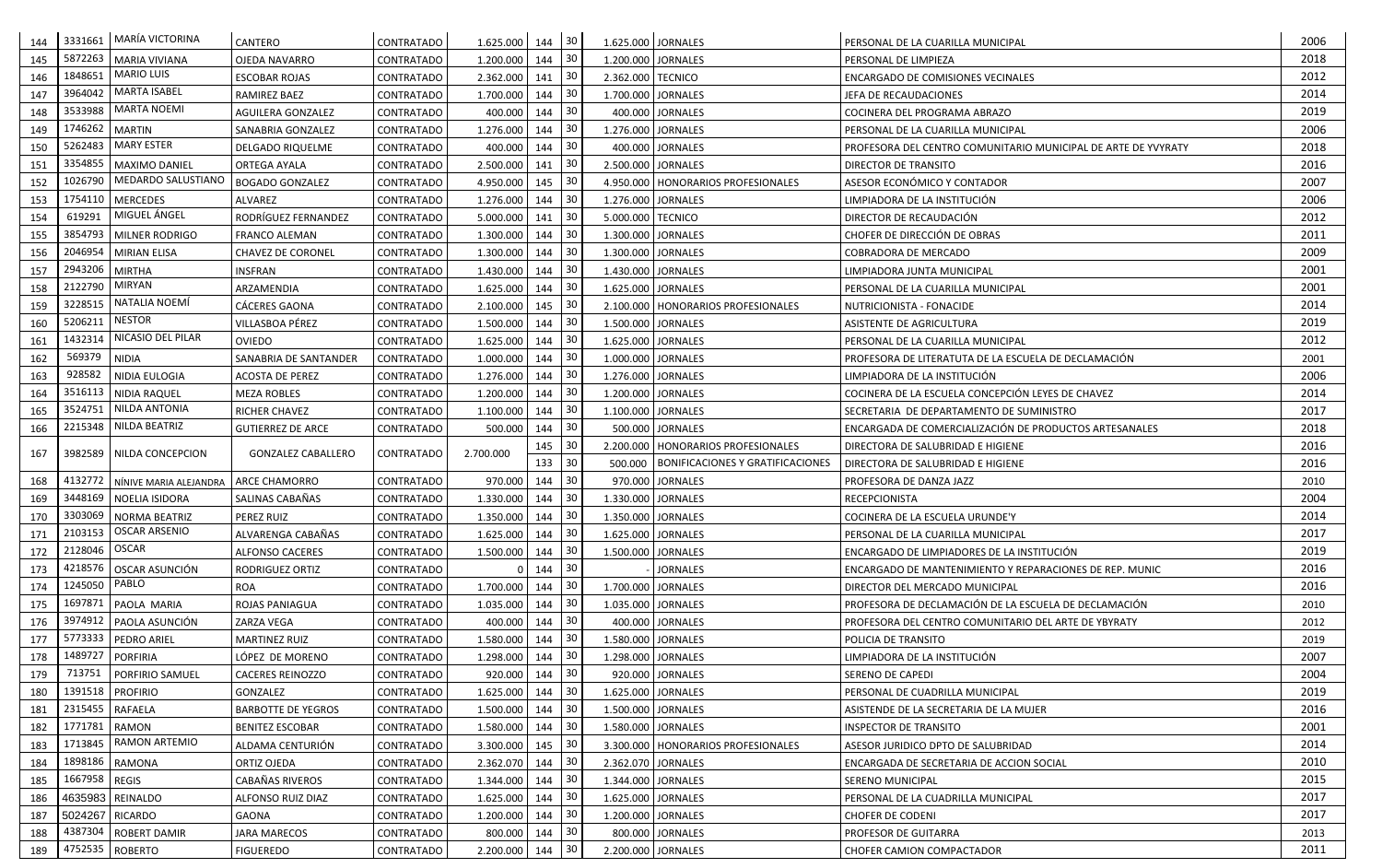| 190 |                 | 4186368   ROBERTO RAMON    | <b>GONZALEZ ROMAN</b>     | <b>CONTRATADO</b> |               | 0   144   30 |                 |                    | <b>JORNALES</b>                      | PROFESOR DE TEORIA TEATRAL DE LA ESCUELA DE TEATRO                                                | 2011 |
|-----|-----------------|----------------------------|---------------------------|-------------------|---------------|--------------|-----------------|--------------------|--------------------------------------|---------------------------------------------------------------------------------------------------|------|
| 191 | 4109409         | <b>RODOLFO</b>             | VILLASBOA PÉREZ           | <b>CONTRATADO</b> | 2.800.000     | 145          | 30              |                    | 2.800.000   HONORARIOS PROFESIONALES | ENCARGADO DEL DEPARTAMENTO DE AGRICULTURA                                                         | 2017 |
| 192 | 6258341         | <b>RODRIGO FABIAN</b>      | LEÓN FRETES               | CONTRATADO        | 1.625.000     | 144          | 30              |                    | 1.625.000 JORNALES                   | PERSONAL DE LA CUADRILLA MUNICIPAL                                                                | 2017 |
| 193 | 4981501         | <b>ROMINA</b>              | <b>FLORENTIN MEDINA</b>   | <b>CONTRATADO</b> | ŋ             | 144          | 30              |                    | <b>JORNALES</b>                      | <b>AUXILIAR DE OBRAS</b>                                                                          | 2011 |
| 194 |                 | 3331686   RONNY EMILIO     | AMARILLA RIVEROS          | CONTRATADO        | 1.500.000     | 144          | 30              |                    | 1.500.000 JORNALES                   | <b>CHOFER DE TRACTOR AGRICOLA</b>                                                                 | 2011 |
| 195 |                 | 5383925 RUTH MARIZA        | <b>TORRES GOMEZ</b>       | <b>CONTRATADO</b> | 450.000       | 144          | 30              |                    | 450.000 JORNALES                     | PROFESORA AUXILIAR DE DANZA FOLCLORICA                                                            | 2013 |
| 196 |                 | 1961195   SANTIAGO         | <b>ESCOBAR PRESENTADO</b> | CONTRATADO        | 1.334.000     | 144          | 30              |                    | 1.334.000 JORNALES                   | SERENO POLIDEPORTIVO MUNICIPAL                                                                    | 1985 |
| 197 | 1282634 SANTOS  |                            | <b>ROJAS ORTEGA</b>       | <b>CONTRATADO</b> | 1.180.000     | 144          | 30              | 1.180.000 JORNALES |                                      | SERENO MUNICIPAL (ESCUELA YBYRATY)                                                                | 2006 |
| 198 |                 | 5626941 SERGIO DAVID       | <b>FRETES OVELAR</b>      | CONTRATADO        | 1.500.000     | 144          | 30              | 1.500.000 JORNALES |                                      | ENCARGADO DE LA SECRETARIA DE LA JUVENTUD                                                         | 2019 |
| 199 | 3534668 SILVINA |                            | LOPEZ RUIZ DIAZ           | CONTRATADO        | 1.200.000     | 144          | 30              |                    | 1.200.000 JORNALES                   | COCINERA DE LA ESCUELA BÁSICA Nº 1359 DON CARLOS CALCENA                                          | 2017 |
| 200 |                 | 1094356 SINDULFO           | <b>GONZALEZ MENDEZ</b>    | <b>CONTRATADO</b> | 1.500.000     | 144          | 30              | 1.500.000 JORNALES |                                      | <b>CHOFER DEL CAMION BOLQUETE</b>                                                                 | 2017 |
| 201 | 3493490 TOMAS   |                            | <b>MORINIGO</b>           | <b>CONTRATADO</b> | 1.800.000     | 144          | 30              |                    | 1.800.000 JORNALES                   | AYUDANTE CAMION COMPACTADOR                                                                       | 2010 |
| 202 | 6261909         | <b>TEOFILO ABRAHAN</b>     | ARCE ESTIGARRIBIA         | CONTRATADO        | 400.000       | 144          | 30              |                    | 400.000 JORNALES                     | FACILITADORA COMUNITARIA DEL CENTRO MUNICIPAL DE ARTE COMUNITARIO DE LA ESCUELA BASICA VALLE KARE | 2019 |
| 203 | 993957          | <b>VICENTE JAVIER</b>      | MUÑOZ                     | <b>CONTRATADO</b> | 1.500.000     | 144          | 30              |                    | 1.500.000 JORNALES                   | <b>CHOFER TRACTOR BOBCAT</b>                                                                      | 2019 |
| 204 | 2082599         | <b>VICTOR ARMANDO</b>      | <b>COLMAN ROJAS</b>       | <b>CONTRATADO</b> | 1.500.000     | 144          | 30              |                    | 1.500.000 JORNALES                   | SERENO DEL CENTRO CULTURAL                                                                        | 2006 |
| 205 | 998955          | VICTOR ESTEBAN RAMON       | <b>GAONA SERVIN</b>       | <b>CONTRATADO</b> | 1.600.000     | 144          | 30              |                    | 1.600.000 JORNALES                   | CHOFER DE LA JUNTA MUNICIPAL                                                                      | 2014 |
| 206 | 4067642         | <b>VICTOR HUGO</b>         | <b>ROMERO RODRIGUEZ</b>   | CONTRATADO        | 1.000.000     | 144          | 30              |                    | 1.000.000 JORNALES                   | GUARDIA DEL LOCAL DE LA JUNTA MUNICIPAL                                                           | 2019 |
| 207 | 696705          | <b>VICTOR RAMON</b>        | <b>FERNANDEZ FRIZZOTI</b> | CONTRATADO        | 1.478.000     | 144          | 30              |                    | 1.478.000 JORNALES                   | <b>INSPECTOR DE TRANSITO</b>                                                                      | 2001 |
| 208 | 1501251         | <b>VIRGINIO</b>            | <b>MEDINA</b>             | CONTRATADO        | 1.625.000     | 144          | 30              |                    | 1.625.000 JORNALES                   | <b>SERENO MUNICIPAL</b>                                                                           | 2001 |
| 209 | 1992919         | <b>WILBERTO</b>            | <b>FLORENTIN</b>          | CONTRATADO        | 1.625.000     | 144          | 30              |                    | 1.625.000 JORNALES                   | PERSONAL DE LA CUARILLA MUNICIPAL                                                                 | 2016 |
| 210 | 4332083         | <b>WILSON</b>              | <b>PEREZ YEGROS</b>       | CONTRATADO        | 1.580.000     | 144          | 30              |                    | 1.580.000 JORNALES                   | <b>INSPECTOR DE TRANSITO</b>                                                                      | 2016 |
| 211 | 5628204         | <b>WILSON FABIAN</b>       | GONZALEZ                  | <b>CONTRATADO</b> | 1.625.000     | 144          | 30              |                    | 1.625.000 JORNALES                   | <b>SERENO MUNICIPAL</b>                                                                           | 2009 |
| 212 | 4448513         | DIEGO AMIR                 | <b>MONTIEL DUARTE</b>     | CONTRATADO        | O             | 144          | 30              |                    | 0 JORNALES                           | PROF. DE SEMINARIO DE LA ESC. DE TEATRO                                                           | 2018 |
| 213 |                 | 4132760   YANINA ALEJANDRA | <b>ARCE CHAMORRO</b>      | <b>CONTRATADO</b> | 450.000       | 144          | 30              |                    | 450.000 JORNALES                     | PROFESORA AUXILIAR DE DANZA JAZZ                                                                  | 2015 |
| 214 |                 | 4362485   YGNACIA RAMONA   | <b>TORRES GODOY</b>       | <b>CONTRATADO</b> | 0             | 145          | 30              |                    | HONORARIOS PROFESIONALES             | DIRECTORA INTERINA DE OBRAS                                                                       | 2019 |
| 215 | 2369845 ZUNILDA |                            | LEGUIZAMÓN ESTECHE        | CONTRATADO        | 1.500.000 144 |              | 30 <sup>1</sup> |                    | 1.500.000 JORNALES                   | PROFESORA DE DICCIÓN Y DECLAMACIÓN DE LA ESCUELA DE TEATRO                                        | 1997 |

| <b>CONTRATADOS</b>                        | 312,443.560 | 312.343.560 |
|-------------------------------------------|-------------|-------------|
| <b>PERMANENTES</b><br><b>COMISIONADOS</b> | 232.230.934 |             |
| ı                                         | 4.800.000   |             |
| <b>COMISIONADOS</b>                       |             |             |
| F                                         | 2.860.000   |             |
|                                           | 552.334.494 |             |
|                                           | 544.274.494 |             |
|                                           | 8.060.000   |             |